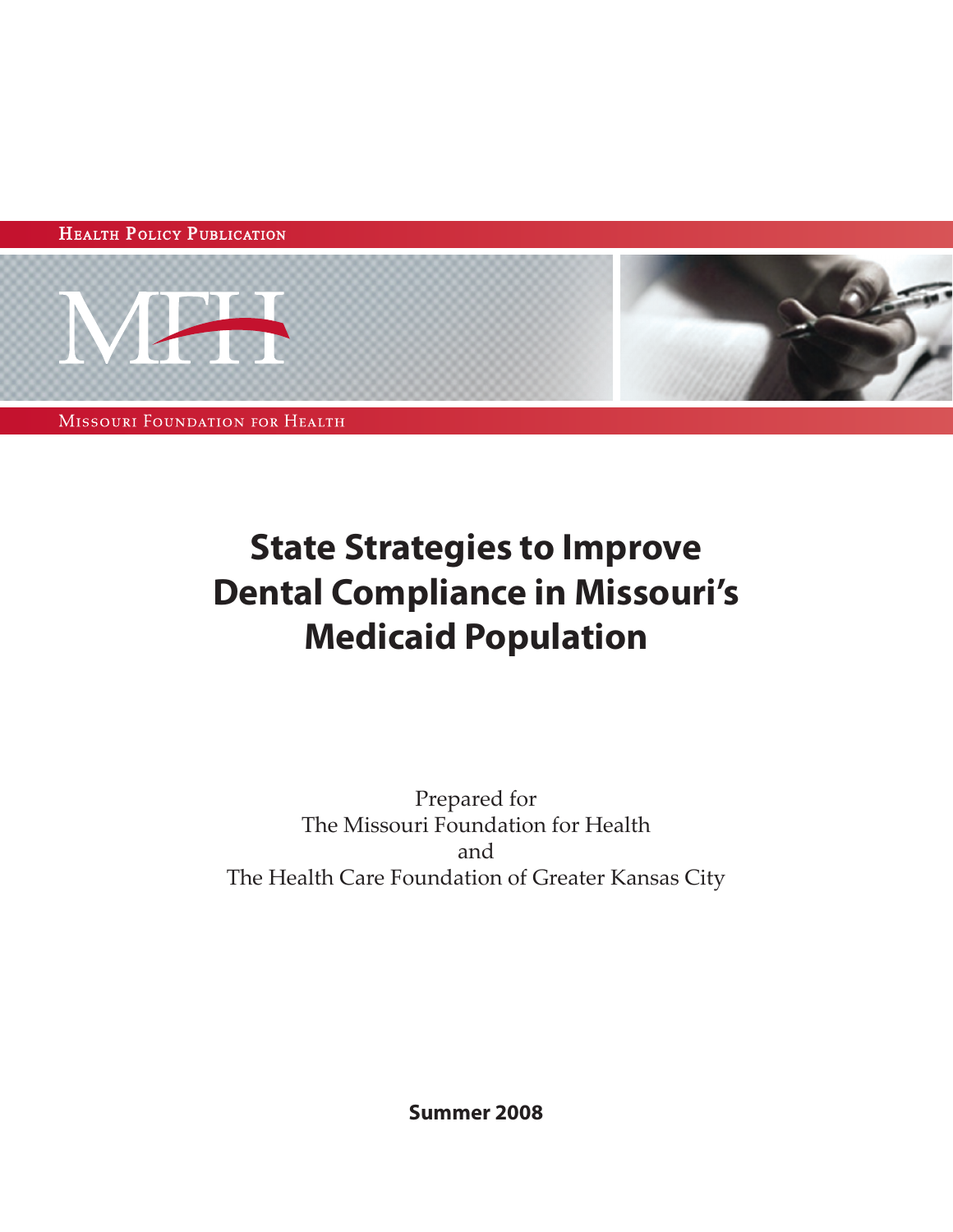### **Acknowledgements**

This paper was prepared by Kim McPherson of Health ManagementAssociates and funded by the Missouri Foundation for Health and the Health Care Foundation of Greater Kansas City.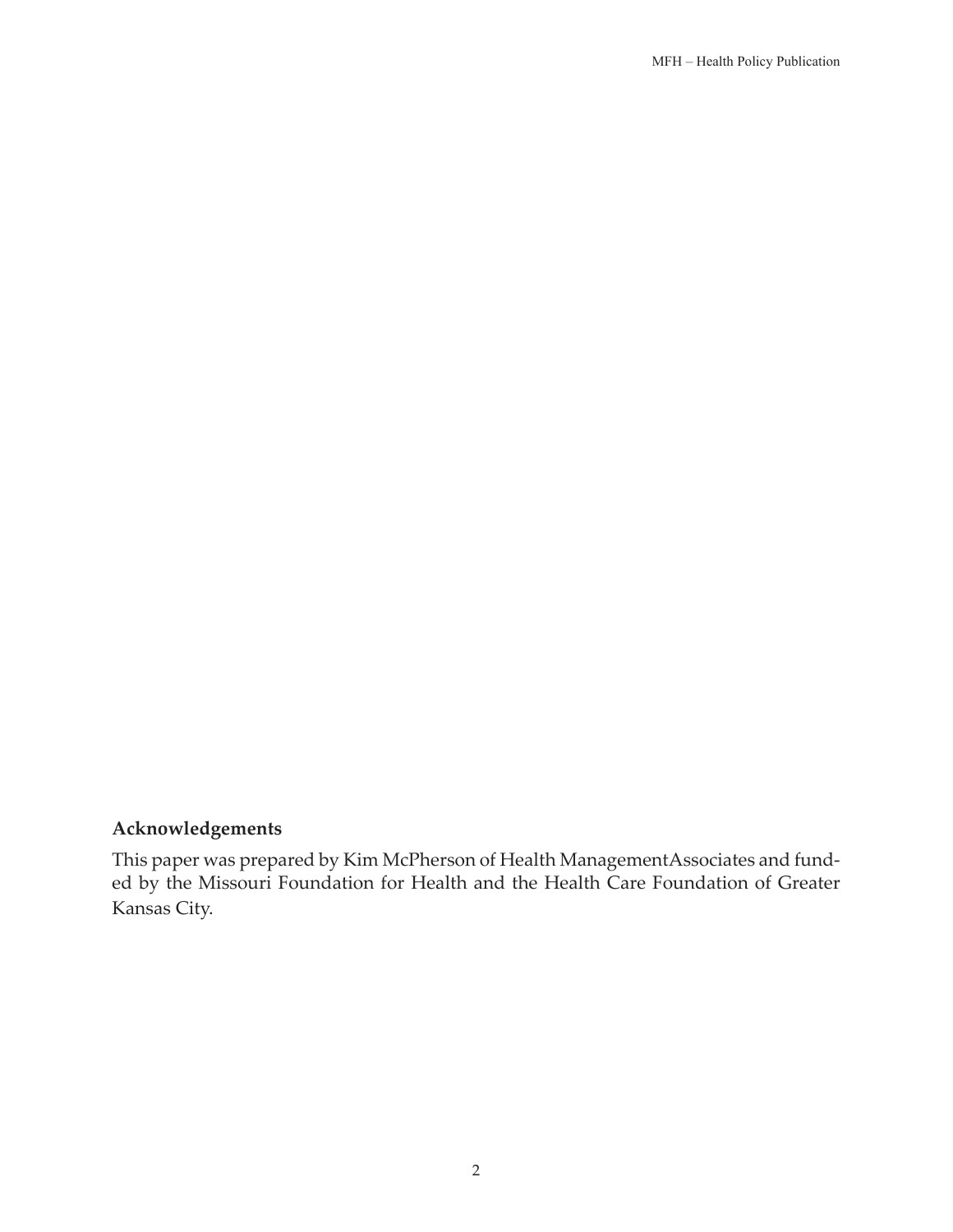# **Table of Contents**

| Dental Care in Missouri Medicaid                                                                                                                                                          |
|-------------------------------------------------------------------------------------------------------------------------------------------------------------------------------------------|
|                                                                                                                                                                                           |
| Dental Reform Operating Under a Statewide Dental Carve-Out<br>Dental Reforms Operating Without a Carve-out                                                                                |
| Case Management / Care Facilitation<br>Focused Follow-Up Contact to Clients with Missed Appointments<br>Coordination with Primary Care<br><b>Education and Outreach</b><br>Transportation |
|                                                                                                                                                                                           |
|                                                                                                                                                                                           |
|                                                                                                                                                                                           |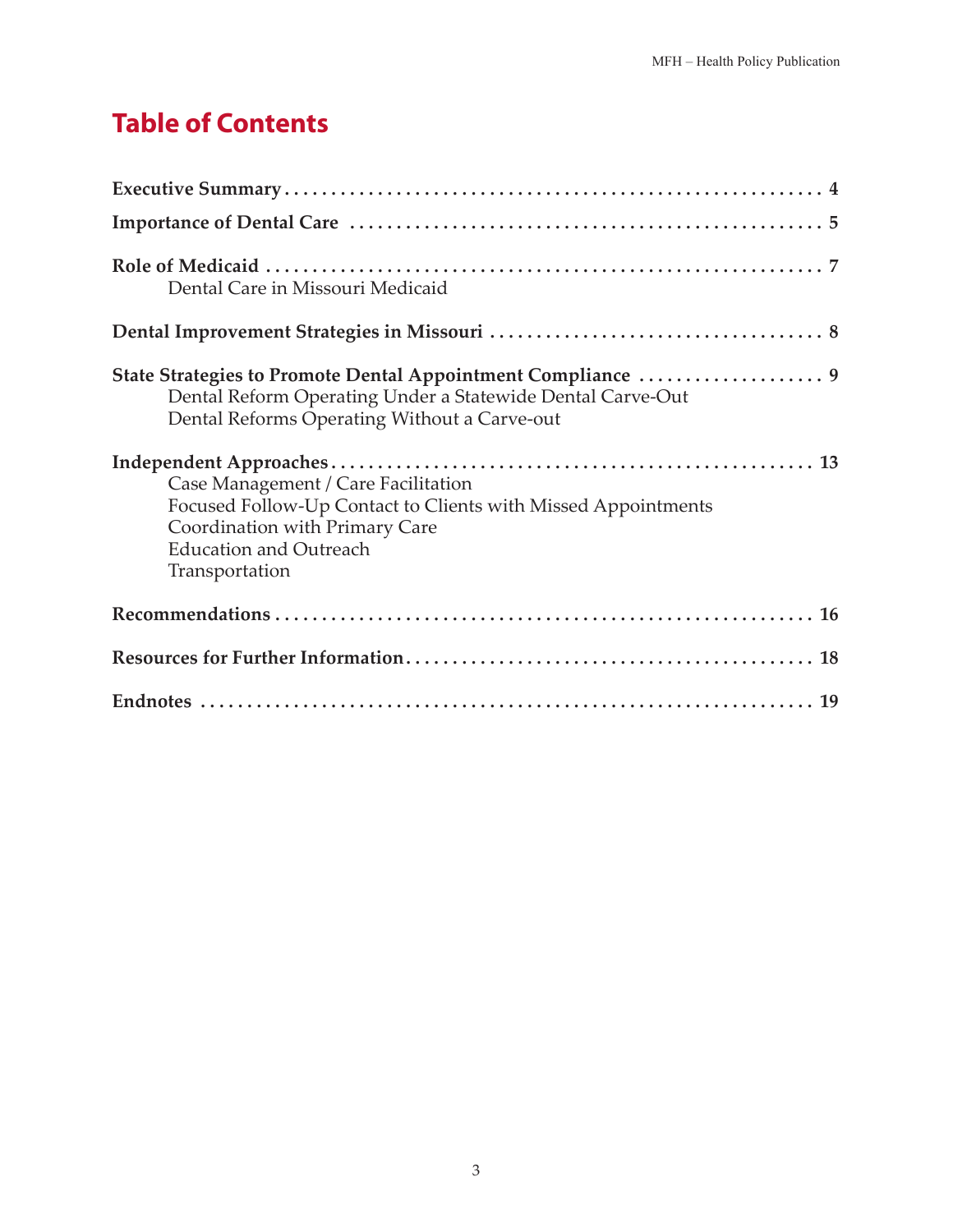# **Executive Summary**

The problems associated with poor oral health in children are well documented and range from compromised nutrition and lost school hours in childhood to cardiac problems in adulthood. Poor oral health is overwhelmingly a problem of low-income children. Children living in households below 200 percent of the poverty level – roughly half of U.S. children – have three and one-half times more decayed teeth than do children in more affluent families. Thus, publicly financed health programs such as Medicaid and SCHIP, which cover an increasing proportion of low-income children, have made oral health a critical focus.

As states have sought to make improvements in oral health for children on Medicaid, strategies have focused both on improving access to dentists and on increasing children's utilization of recommended dental services. Considerable attention has been given to access to providers, in particular efforts to increase dentists' participation in the program. Access efforts have utilized a combination of strategies, such as rate increases, reductions in administrative requirements, and various recruitment initiatives. Generally, when enacted in meaningful ways, these efforts successfully increase access to dental care. However, the other side of the equation – utilization – has received less attention. Although a child may have access to a network of dentists, sound primary dental care requires that the child sits in the dentist's chair.

The American Dental Association estimates that, nationwide, 30 percent of Medicaid patients typically fail to keep their appointments. Missed appointments mean important dental care is not delivered. Additionally, missed appointments are a significant source of frustration for dental providers, impacting their willingness to participate in the Medicaid program. Missed patient appointments, lack of public awareness about the importance of oral health, and lack of care coordination within Medicaid programs are frequently cited as reasons for Medicaid-enrolled children's low use of oral health services.

This paper provides an overview of effective state strategies to improve dental compliance as a means to create a clinically sound pattern of primary dental care. States' efforts to address missed appointments vary; some states have addressed the issue as part of comprehensive dental reform. Others have pursued more focused strategies independent of, or without the benefit of, larger reform efforts. Independent efforts are clearly at some disadvantage in terms of achieving significant results, since the reasons for poor patient compliance are rooted in a variety of factors that require multiple solutions. However, given that many states are not currently in a position to undertake widespread dental reform efforts, these more targeted strategies can offer a starting point to improve the likelihood that Medicaid-enrolled children will keep dental appointments and establish sound oral health.

States that have accomplished successful comprehensive reforms are profiled, as are states that have used one or more of the following strategies:

- case management/care facilitation,
- focused follow-up contact to clients with missed appointments,
- coordination with primary care,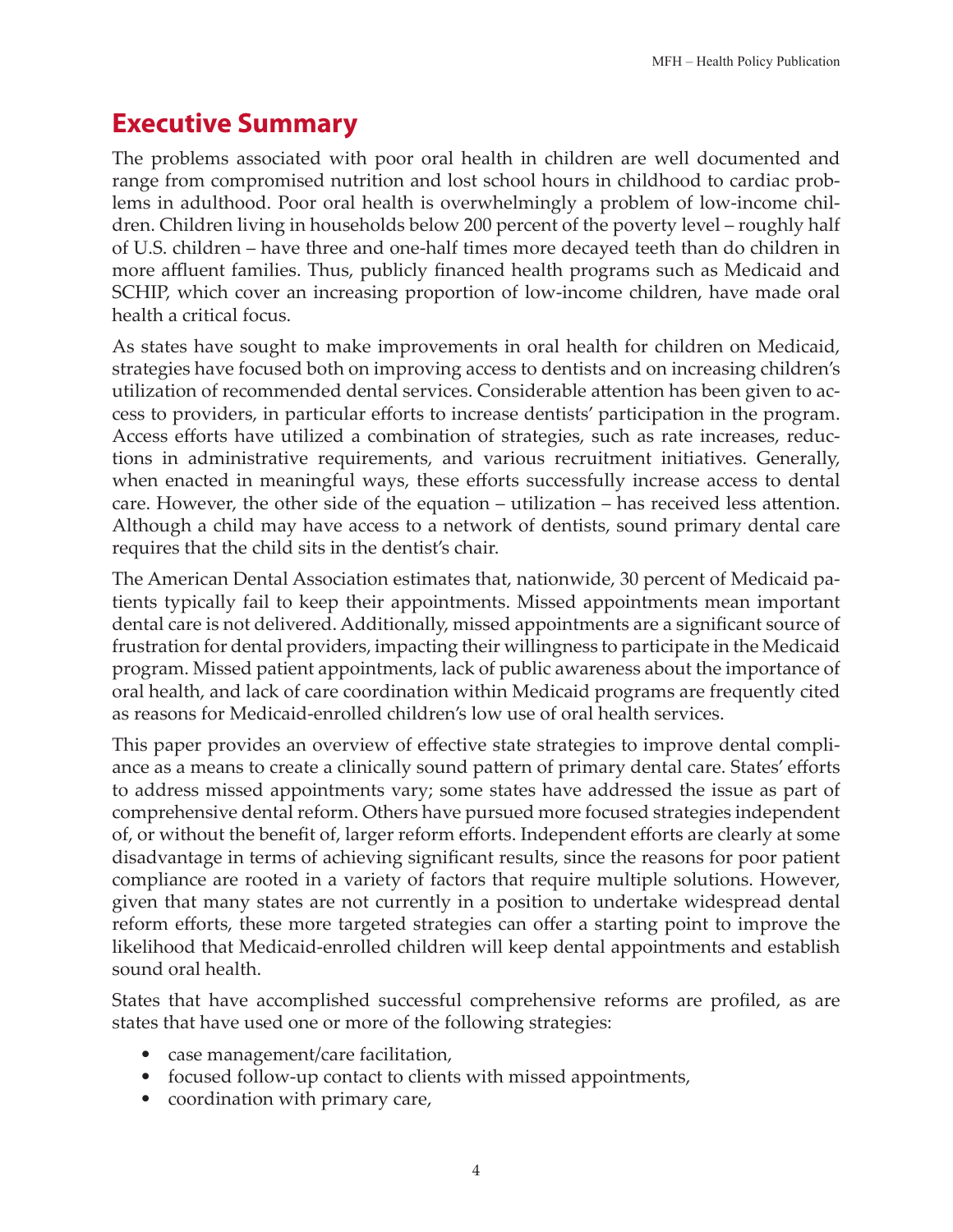- education and outreach, and
- transportation assistance.

The paper also provides general recommendations related to strategies to improve dental compliance. These recommendations include the need to:

**Use a broad-based coalition or task force as a springboard for dental improvements.** Within most states, successful reform efforts started with a broad-based coalition or task force. These bodies can be instrumental in helping state officials understand barriers, develop workable solutions, and build momentum for support. While such bodies clearly need dental providers, they also should have input from consumers and advocates, primary care providers and other players in the delivery system, such as managed care companies.

**Build solutions that recognize and address barriers that impede good dental compliance.** The issue of poor dental compliance is usually multi-faceted, so solutions also need to address the issue from multiple angles. Programs to remind parents whose child has missed a scheduled appointment will be of limited use if the parent does not believe dental care is important, or if the parent cannot find a dentist in a convenient location. Generally, those states that significantly improved utilization of dental services employed multi-pronged strategies, such as broad education campaigns combined with focused interventions.

**Identify opportunities to leverage related existing or new systems.** Many states use either their managed care or administrative services contractors to assist in dental compliance interventions. Missouri may be able to build in new requirements in upcoming procurements to require that managed care organizations develop compliance initiatives. Similarly, claims payment vendor contracts, when renewed or re-procured, could include requirements that the system automatically generate a reminder letter to families whose child has not had a dental claim within a specified interval.

# **Importance of Dental Care**

Dental care is the most common unmet treatment need in children. The problems associated with poor oral health are clear public health problems. Chronically poor oral health is associated with failure-to-thrive in toddlers, compromised nutrition in children, and cardiac and obstetric dysfunctions in adulthood.<sup>1</sup> Additionally, the social impact of oral diseases in children is substantial. More than 51 million school hours are lost each year to dental-related illness; untreated dental disease can lead to problems in eating, speaking, and attending to learning.<sup>2</sup> Finally, research has shown chronic oral infections can lead to heart and lung diseases, diabetes and stroke, and premature births<sup>3</sup> in adulthood, highlighting the need to establish sound dental care practices in childhood.

The importance of access to oral health care was brought to the forefront of public awareness in 2007 when a 12-year-old boy from Maryland, Deamonte Driver, died from complications from an abscessed tooth. The cost of his care, which included two operations and six weeks of hospital care, exceeded \$250,000. While extreme, this case highlights the problems many low-income families face in securing dental care for their children. For low-income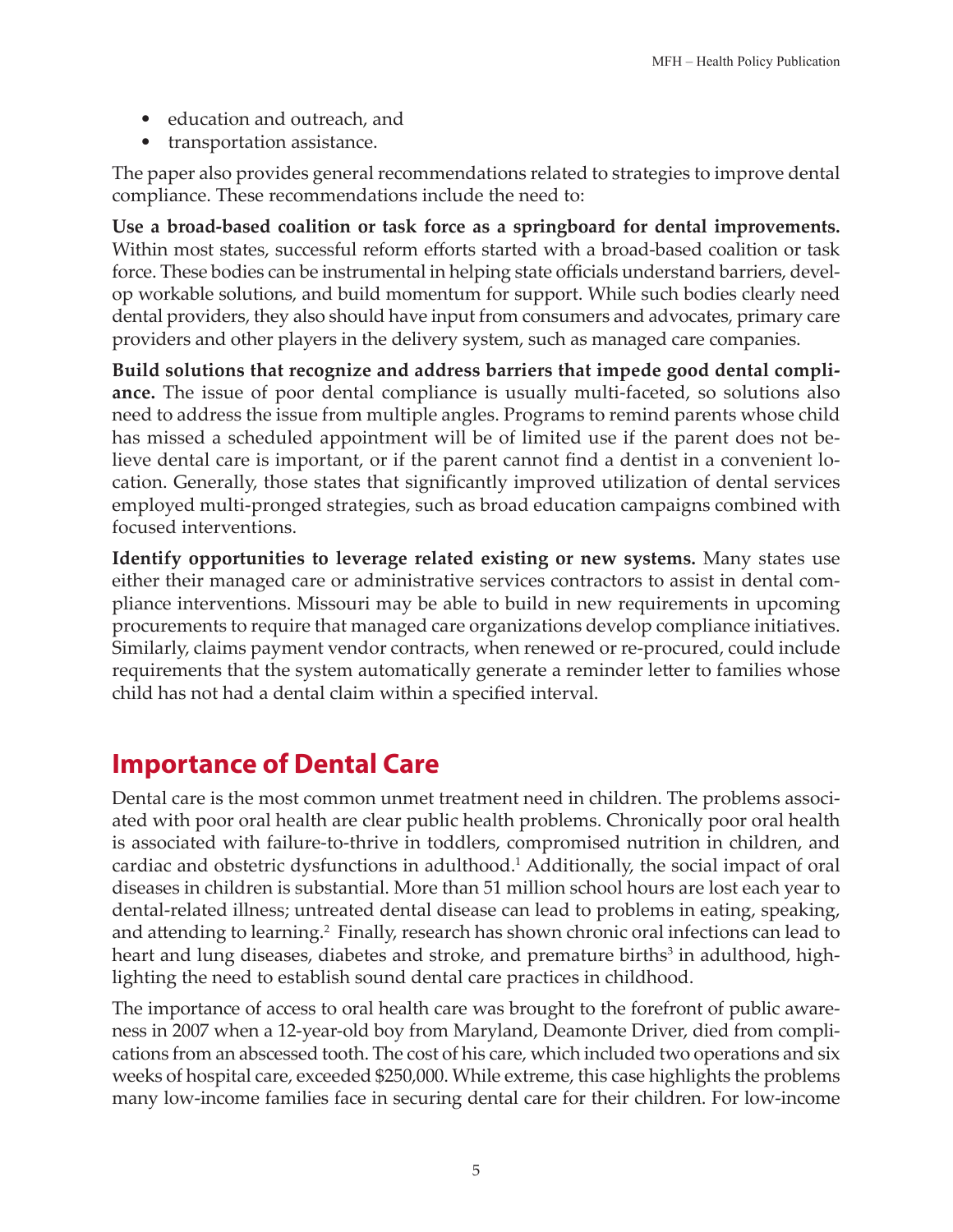families like the Drivers, the challenge of developing a successful pattern of dental care is often difficult. Frequently cited barriers to establishing sound dental care in Medicaid children include: low participation of dentists in state Medicaid programs – often tied to poor Medicaid reimbursement rates; an absence of case management or other strategies to help patients make and keep appointments; poor oral health literacy and awareness about the importance of oral health; and challenges associated with low-income children's preparation for and willingness to tolerate dental care, which leads to missed appointments and a failure to follow treatment regimes.

While tooth decay was once a disease of nearly universal occurrence for children, it is now largely concentrated in low-income children.4 Children living in households below 200 percent of the poverty level – roughly half of U.S. children – have three and onehalf times more decayed teeth than do children in more affluent families. Low-income children are more likely to experience dental disease and frequently only access care on an episodic or urgent basis when decayed teeth cause pain or swelling. This trend was noted by the Surgeon General's Report on Oral Health, which reported that dental caries (tooth decay) is the most common chronic disease of childhood – five times as common as asthma.

There are two significant issues that affect the provision of dental care to Medicaid-enrolled children – access and utilization. Considerable attention has been given to access to providers, in particular efforts to increase dentists' participation in the program through a combination of factors, such as rate increases, reductions in administrative requirements, and various recruitment strategies. Generally, when enacted in meaningful ways, these efforts successfully increase access to dental care. However, the other side of the equation – utilization – has received less attention. Although a child may have access to a network of dentists, sound primary dental care requires that the child is scheduled for and keeps appointments to deliver recommended dental care.

Thus, a critical component of many states' efforts to improve utilization centers on developing strategies to reduce missed appointments. It is important to recognize at the outset that certain conditions must be present to ensure that dental appointments are kept. Improving patient compliance with scheduled appointments and follow-up care also requires that Medicaid children have adequate access to a dentist, which is frequently tied to issues of Medicaid reimbursement and their parents' or caregivers' understanding of the importance of dental care. To some degree, simply addressing these issues will improve patient compliance. However, more focused efforts are often required to ensure that Medicaid children receive recommended dental services.

This paper provides an overview of effective state strategies to improve dental compliance as a means to create a sound pattern of primary dental care. States' efforts to address missed appointments vary; some states have addressed the issue of missed appointments as part of comprehensive dental reform, while others have pursued more focused strategies independent of or without the benefit of larger reform efforts. Independent efforts are clearly at some disadvantage in terms of achieving significant results, since the reasons for poor patient compliance are rooted in a variety of factors that require multiple solutions. However, given that many states are not currently in a position to undertake widespread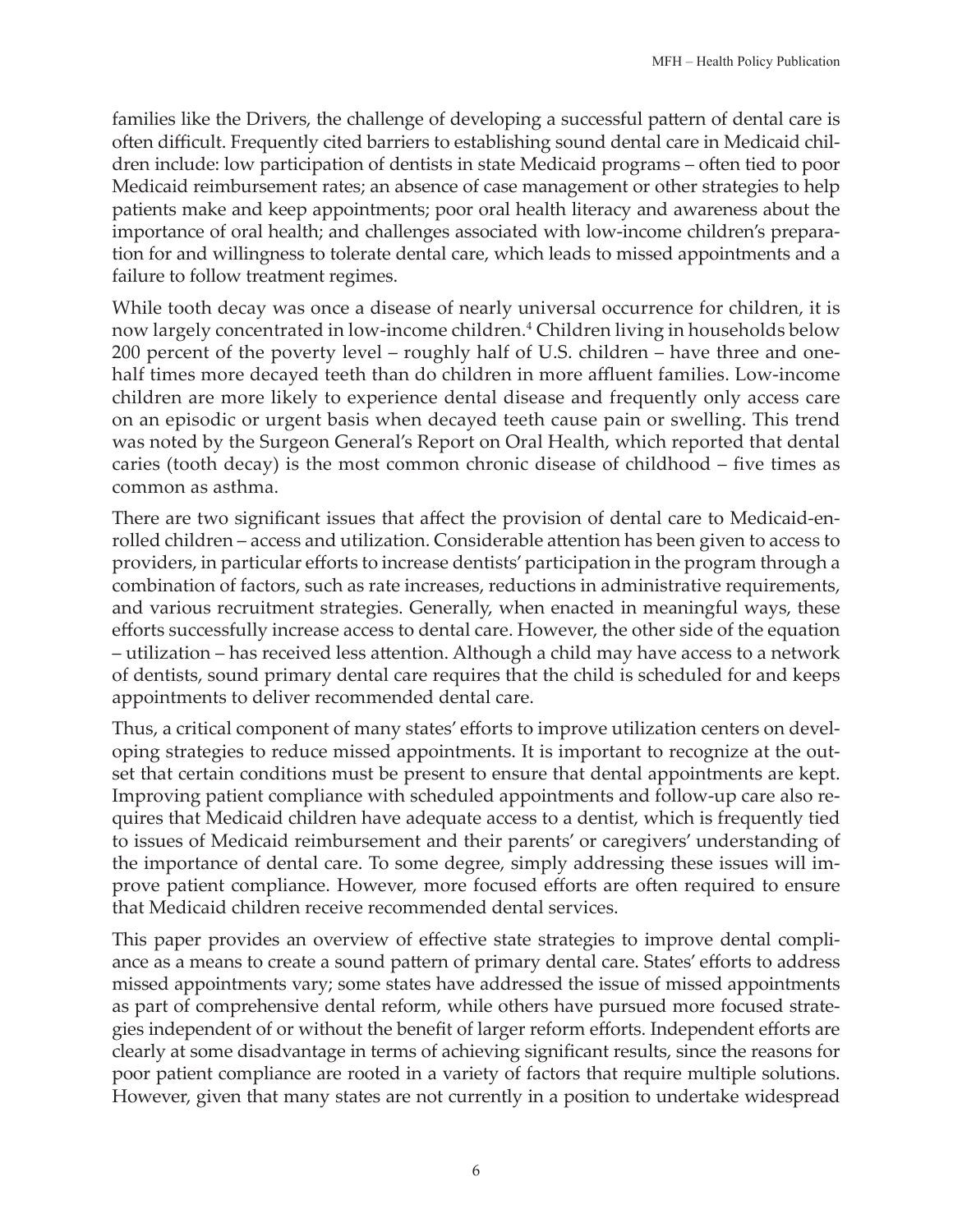dental reform efforts, these isolated strategies can offer a starting point to improve Medicaid children's likelihood of keeping appointments and establishing sound oral health.

# **Role of Medicaid**

Given that the largest concentration of oral health problems exists in the low-income population, publicly financed health programs such as Medicaid and the State Children's Health Insurance Program (SCHIP), which provide coverage to an increasing proportion of this population, are a key component to oral health improvement efforts. Nationally, Medicaid is the primary source of health care for 28 million low-income children and provides coverage to millions of additional low-income families, the elderly, and the disabled. However, as a percentage of overall Medicaid spending, dental care accounts for less than 2 percent of program expenditures nationally.<sup>5</sup> Since policy attention tends to follow spending patterns, the small role dental care plays in state Medicaid budgets can lead to minimal policy focus on Medicaid-funded dental programs. Medicaid spending for dental care in Missouri comprises a very small portion – less than 1 percent – of total Medicaid expenditures.<sup>6</sup>

State Medicaid programs are required by federal law to provide dental services to eligible children. Dental services for children enrolled in Medicaid are regulated through the Early and Periodic Screening, Diagnosis and Treatment (EPSDT) program. The EPSDT provision requires all states to include dental care in their Medicaid programs for individuals under age 21. The 1989 Omnibus Budget Reconciliation Act further strengthened the EPSDT provision by requiring that states provide all medically necessary services (including dental care) for children, even if these services were beyond the scope of coverage in the state's Medicaid plan.

Despite these requirements, the dental needs of Medicaid children in most states remain largely unmet. In 2006, only one in three children in Medicaid received a dental service.<sup>7</sup> Since poor children are more likely to have tooth decay and unmet dental care needs than their wealthier counterparts, low utilization of dental care is particularly problematic. As a result of poor access to and utilization of dental services, advocates on behalf of Medicaid children began bringing lawsuits charging that states were not meeting the EPSDT requirements.<sup>8</sup> These lawsuits, as well as increased awareness of the importance of dental care to children's overall health and well-being, have prompted a number of states to redesign their Medicaid dental programs and develop strategies to improve children's access to and utilization of dental services.

### **Dental Care in Missouri Medicaid**

In Missouri, the Medicaid program for children was expanded under SCHIP and is known as MC+ for Kids. This program covers children under age 19 in families with gross incomes below 300 percent of the federal poverty level (FPL) – \$52,800 for a family of three in 2008. Children in MC+ for Kids receive the same health services as those covered under Medicaid, except that children under this program are not eligible for non-emergency medical transportation. Additionally, some children covered under the SCHIP program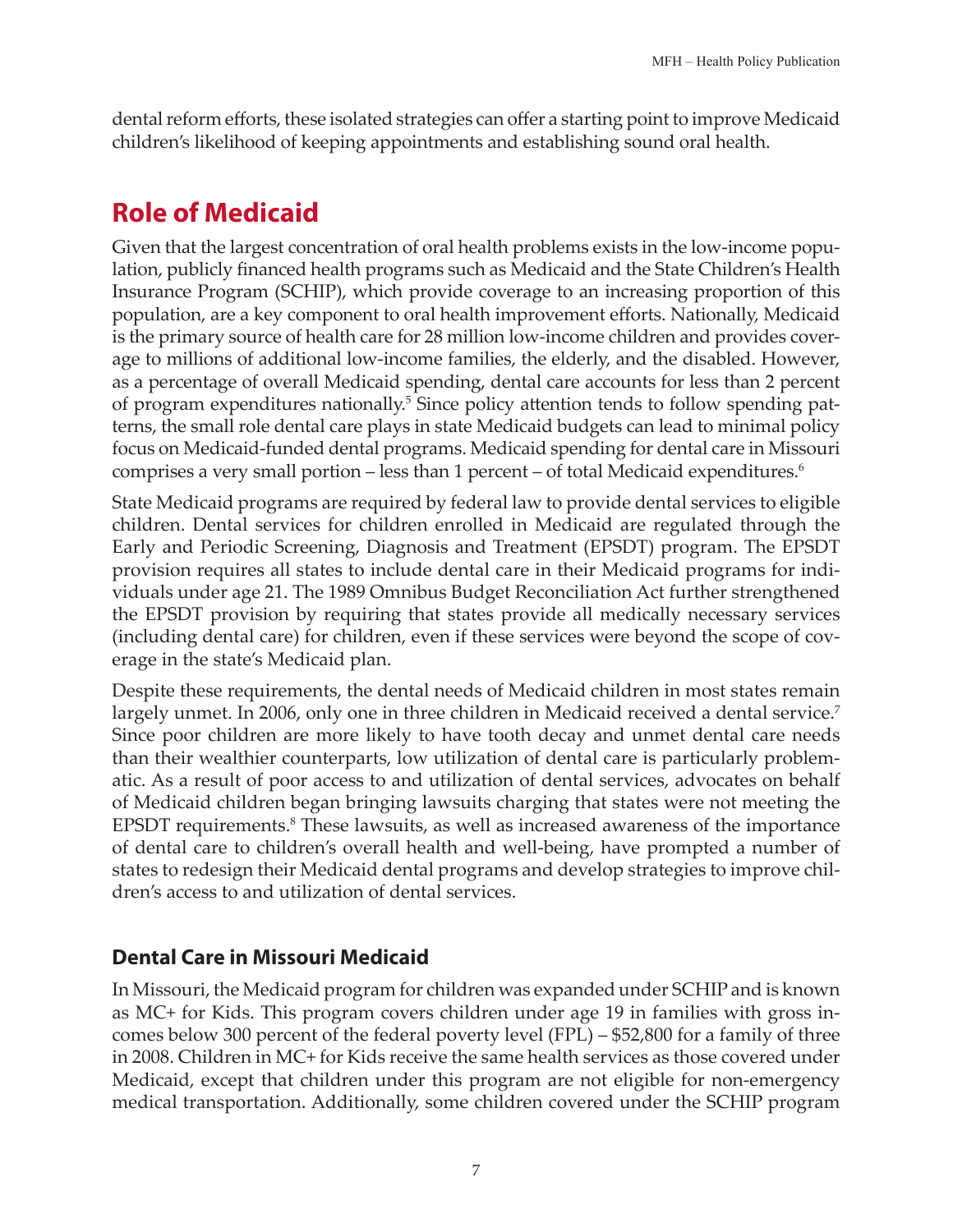must pay premiums, which range from 1 to 5 percent of a family's income. There are approximately 395,000 low-income children covered under the Missouri Medicaid program and an additional 64,000 children covered under MC+ for Kids (SCHIP).<sup>9</sup>

Missouri Medicaid covers children in families with the following income levels:

- Ages birth to 1; 185 percent of FPL,
- Ages 1 to 5; 133 percent of FPL, and
- Ages 6 to 18; 100 percent of FPL.

MC+ for Kids covers all other low-income children with family income up to 300 percent of FPL. As noted earlier, the key difference between these groups is that children covered under MC+ for Kids are not eligible for non-emergency transportation services.

# **Dental Improvement Strategies in Missouri**

Like many states, Missouri has focused attention on improving primary dental care for Medicaid enrollees, but has yet to fully implement comprehensive strategies for improving dental care overall or specific strategies for addressing missed appointments. However, in 2000, the Division of Medical Services (now known as the MO HealthNet Division) did create a dental procedure code to track dental appointment "no shows." The original intent of the program was to track missed dental appointments so that state staff could contact clients to reschedule appointments and remind clients of the importance of keeping dental appointments. While the code, DNKAS, (Did Not Keep Appointment Scheduled) remains active in the MMIS system and a small number of providers continue to use it, staff resources to follow up on missed appointments were redirected to other areas.<sup>10</sup>

In more recent years, there has been significant attention paid to dental care, resulting in the re-convening of the Missouri Dental Advisory Committee, which was originally established in 2006. The Committee is charged with assisting MO HealthNet to incorporate best practice guidelines into the Dental Program and making recommendations to the Division on policy issues and potential program changes. This is a promising development, particularly since most effective dental reforms at the state level have been preceded by some form of dental task force or advisory committee. These task forces or committees help provide momentum and support for necessary changes and can be critical to providing accurate, on-the-ground input around specific problems and barriers related to improving dental health.

Missouri's large rural areas will clearly need to be factored into any strategies to improve dental care. Rural populations tend to be marked by poverty, limited education, disparities in care and utilization, and lack of transportation to a greater degree than their more urban counterparts.<sup>11</sup> A number of states with large rural populations, such as Alabama, have successfully adopted dental reforms that have improved both access to and utilization of dental services for Medicaid children, despite the challenges posed by the rural nature of their state.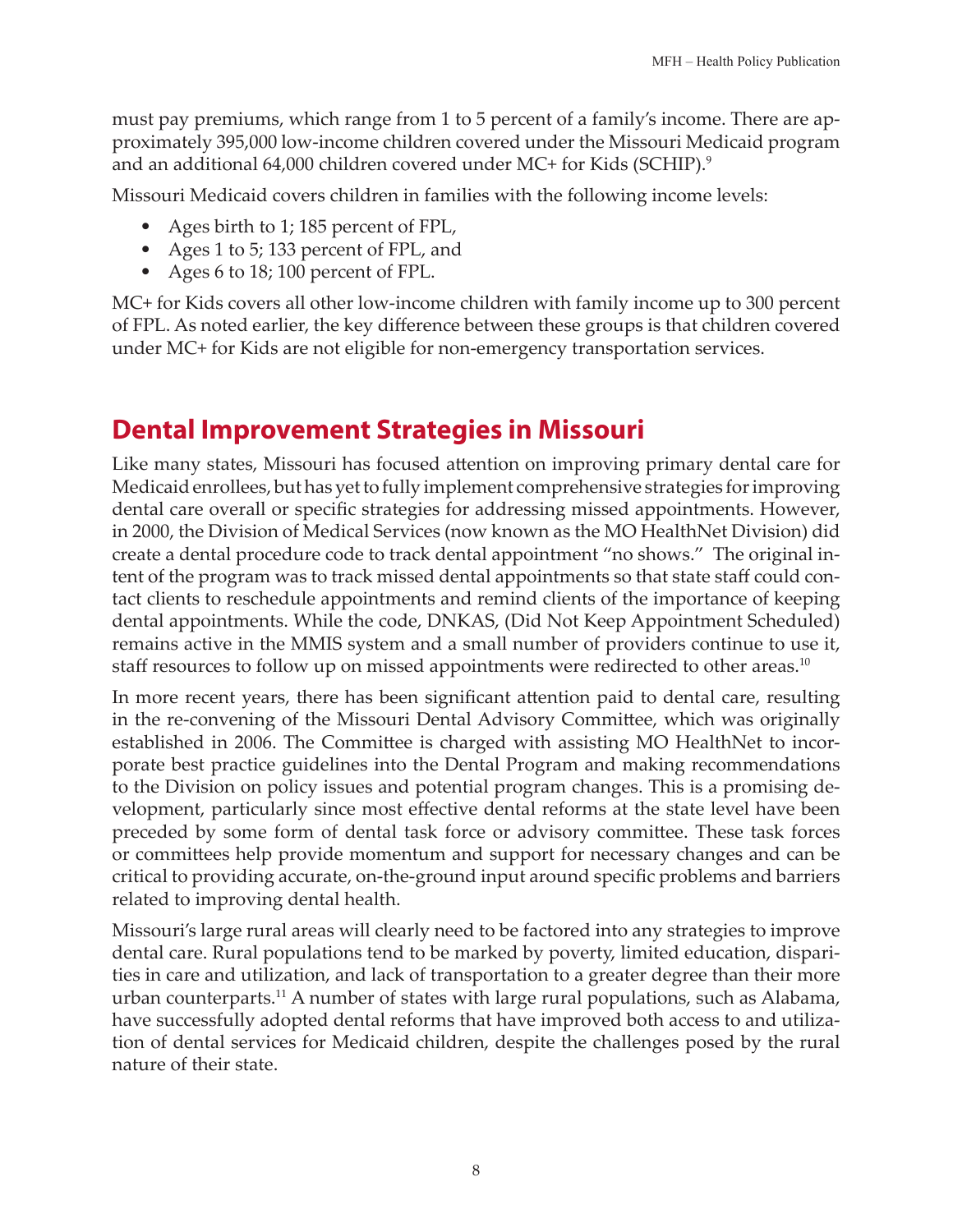# **State Strategies to Promote Dental Appointment Compliance**

The American Dental Association (ADA) reports that 30 percent of Medicaid patients typically fail to keep their appointments. Missed appointments mean important care is not delivered to an individual. They also are a significant source of frustration for dental providers, impacting their willingness to participate in the Medicaid program. From a dental provider's standpoint, missed appointments lead to revenue losses that cannot be easily replaced since a great deal of the care provided by dentists, unlike that provided by physicians, is surgical and rehabilitative rather than diagnostic and preventive, so a missed appointment cannot necessarily be filled with the next patient in the waiting room.<sup>12</sup>

Improving dental compliance also requires addressing the barriers to dental care frequently faced by Medicaid families, which can include: lack of transportation, bouts of homelessness, erratic telephone and mail service, trouble finding dental offices open when parents are off work, and gaps in Medicaid coverage due to minor fluctuations in family income or administrative barriers. Programs that acknowledge that some amount of focused intervention is required to improve patient compliance are more likely to demonstrate improvements. For example, providing assistance with transportation, helping to schedule appointments for examinations, and arranging for translation services for families that have difficulty communicating in English may all lead to improved patient dental compliance.

A handful of states have enacted comprehensive reform for Medicaid-funded dental services, all of which contain components relative to reducing missed appointments. Some states have used statewide dental carve-outs as a platform to support their reform efforts (e.g., Tennessee and Virginia). This approach is typically supported by organized dentistry since it eliminates the need for dentists (who are typically in solo or small practices) to navigate multiple managed care and fee-for-service agreements for their Medicaid patients. Instead, dentists have one fee schedule, one benefit design, and a single point of reference. Other states (e.g., Alabama and South Carolina) have achieved meaningful gains by continuing their state-run dental programs while also dedicating necessary attention and resources to improve access and utilization issues. Outlined below are some of the more successful strategies employed by states, categorized by whether or not the state pursued a dental carve-out.

### **Dental Reform Operating Under a Statewide Dental Carve-Out**

*Tennessee* established a dental carve-out in 2002 that shifted the provision of dental services within the statewide Medicaid managed care program from multiple managed care organizations to a single dental benefits manager with a dedicated dental budget. In 1998, prior to the dental carve-out, class action litigation had been brought against the state (John B. *v*. Menke), alleging, among other things, failure of the state to provide adequate Medicaid dental services for children. This case was resolved through consent of all parties; the John B. Consent Decree continues to be monitored by the court. In addition to pursuing the dental carve-out, Tennessee also adopted rate increases as a means of improving dentists' participation in the program.

The dental vendor, Doral Dental, operates under an administrative services only (ASO) contract and is responsible for recruiting and maintaining a network of dental providers.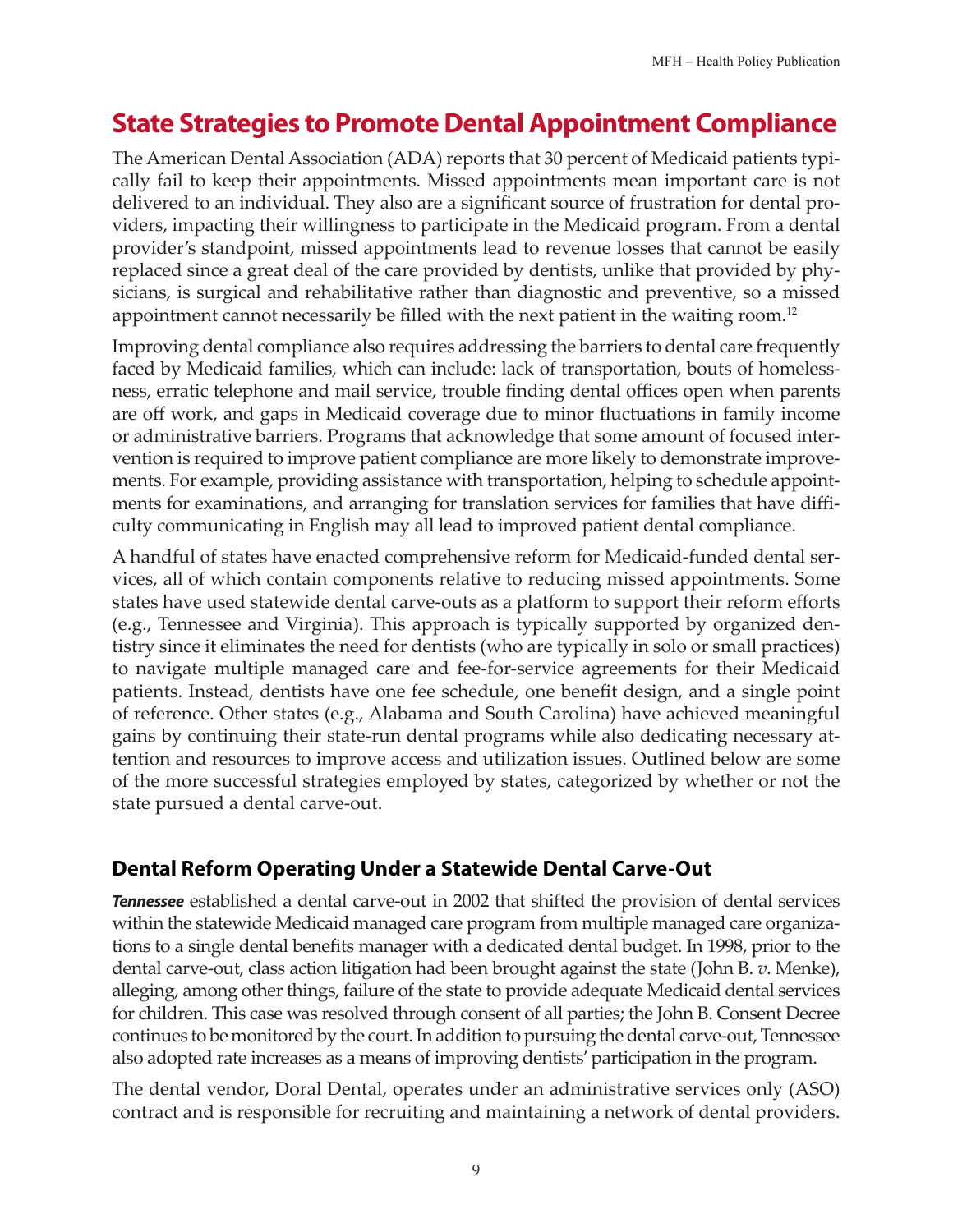The state's agreement with Doral requires that the contractor conduct statewide provider training, develop quality improvement programs, and achieve specific performance requirements. Doral, with input from the state, has developed web-based patient eligibility and patient scheduling systems that allow dentists to have 24-hour access to this information via a secure website and an interactive voice response telephone system. Patients are able to locate any general and specialist dentist within any area of Tennessee 24 hours a day, every day, through the system.

Doral has also created a program focused specifically on dental compliance. Staff contact patients after broken appointments to educate them on the importance of receiving adequate oral health care and keeping scheduled appointments. Since Tennessee adopted a carve-out approach, provider participation has grown by more than 120 percent and utilization has increased by 38 percent.<sup>13</sup>

*Virginia* established a dental carve out in 2005, called "Smiles for Children," and like Tennessee, entered into an ASO contract with Doral based largely on Tennessee's contract. As part of the re-design of the dental program, Virginia enacted a 30 percent rate increase for dental services, expanded member outreach, initiated quality improvement activities, and provided service enhancements for dental providers. For example, the program developed a central phone line to help individuals locate participating dentists and make appointments.

Quality improvement activities have addressed the issue of broken appointments and some of the factors that may contribute to broken appointments. In 2006, the program instituted a broken appointment initiative to identify, track, trend, and understand the barriers patients face in keeping their scheduled dental visits. Providers are asked to complete and submit information on missed appointments so that enrollees can be identified for outreach efforts to educate them about the importance of keeping appointments and maintaining compliance with treatment plans. The state Medicaid agency intends to use the information gained from the broken appointment initiative to inform the development of a pilot to test interventions to reduce the incidence of broken appointments.<sup>14</sup> The state is currently analyzing common characteristics of broken appointments and identifying providers with a low rate of broken appointments to determine if there are provider-based strategies that can be used to reduce the rate of broken appointments. Virginia plans to have the pilot in place by the end of 2008.<sup>15</sup>

Virginia is also investigating the number of stainless steel crowns and pulpotomies (a procedure usually used to help restore and save baby molars) performed in a single visit. Research has shown that an excessive number of these procedures can lead to trauma and acute pain for patients, which can impact their willingness to keep dental appointments and maintain their dental treatment plan. In response, Virginia began tracking utilization of these procedures to identify any excessive practice trends or patterns.<sup>16</sup>

As a result of these comprehensive reforms, the number of providers enrolled in Virginia's Medicaid dental program increased 62 percent from 2005 to 2007 and utilization of dental services for children under age 21 rose from 24 percent in 2004 to 35 percent in 2007. 17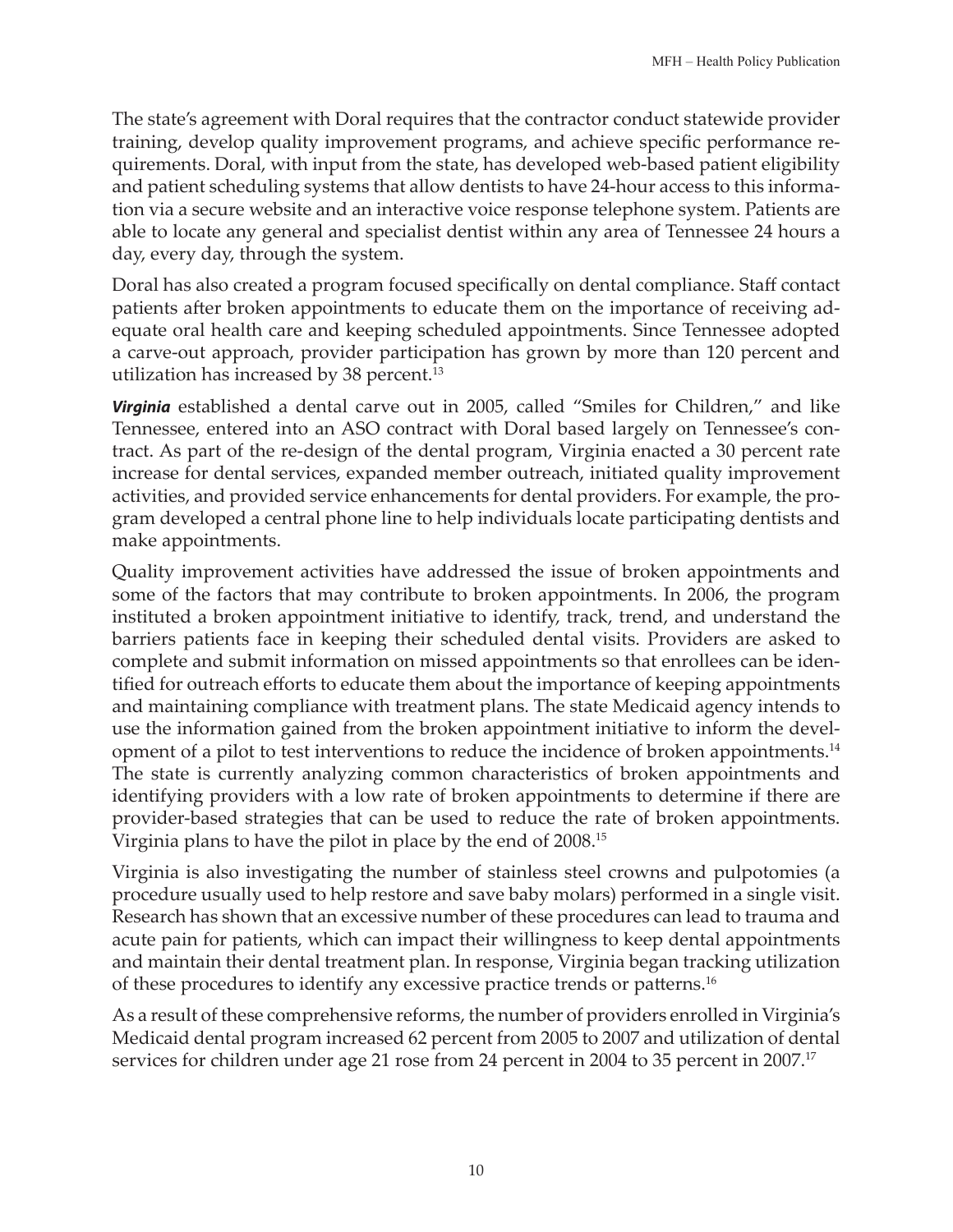### **Dental Reforms Operating Without a Carve-out**

*Alabama* established the *Smile Alabama!* program in October 2000. The program is composed of four specific components: claims processing, dental reimbursement, provider education and recruitment, and recipient education. The program uses state funds and has sought local, foundation, and federal match funding to augment outreach and education efforts. The program raised dentist's reimbursement rates to 100 percent of BlueCross/ Blue Shield rates and enhanced the provider service functions of its fiscal agent as a means to recruit and retain dentists.

The program also undertook extensive outreach efforts to address patient behavior, including the use of patient contracts, videos, and other educational material for dentists

to deliver to patients. The patient contracts detail both patient rights and responsibilities. In order to receive services, Medicaid patients are required to sign the contract and acknowledge that should they break appointments, not follow instructions or the Medicaid rules, the dentist then has the right to no longer treat that patient. These activities are supplemented by public service announcements on radio and television that stress the importance of early oral health care, keeping dental appointments, and office etiquette. Additionally, Alabama provides Targeted Case Management (TCM), using professional case managers, including social workers and nurses, to increase patient compliance by allowing dental providers to refer patients to the case managers. The case managers arrange transportation to and from the dental office, provide patient education, track and follow-up on children who frequently miss appointments, coordinate services, and provide crisis intervention, resource assistance and other services.<sup>18</sup>

#### **Federal Medicaid Changes**

New federal rules around the use of Medicaidfunded case management, which took effect in March 2008, may preclude federal match for some of the activities historically included in case management programs. Under the new rules, case management must be billed in 15-minute increments and can not include any other service. Additionally, within two years, states may only receive federal reimbursement for no more than one case manager per person. Thus, if a child receives case management for dental services, they would not be eligible for Medicaid-funded case management for other services, such as assistance with linking to mental health services.

The state's Medicaid agency also has engaged in dental promotion and education activities by providing materials and education to Head Start programs and school nurses across the state. The agency has also developed and distributed an obstetric/prenatal kit to encourage physicians to begin early education about oral health with expectant mothers. Agency maternity care coordinators deliver brochures entitled *"Taking Care of Baby's Teeth"* to mothers during prenatal visits. Additionally, a kit was developed and distributed to Medicaid-enrolled pediatricians, family practitioners and dentists titled *"1st Look,"* focusing on oral health anticipatory guidance and risk assessment with referral to a dentist based on the determined risk of oral disease.<sup>19</sup> The combination of these efforts by Alabama resulted in a 100 percent increase in provider participation and a 76 percent increase in enrolled children utilizing dental services.<sup>20</sup>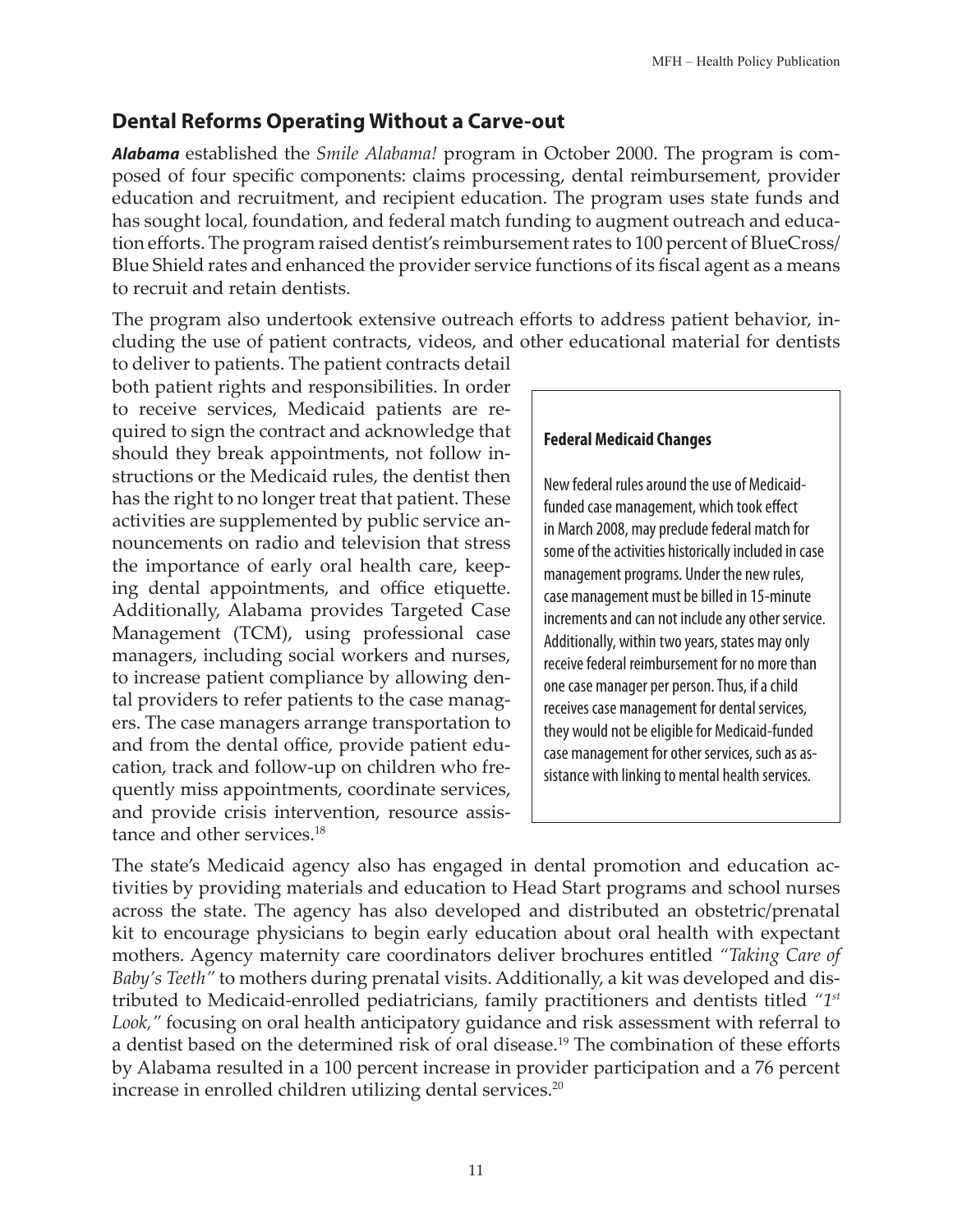**South Carolina**, starting in 1998, initiated comprehensive administrative improvements in its dental program. These improvements followed collaborations between the state and the South Carolina Dental Association and other public and private stakeholders. The focus on dental improvements led to a variety of interventions, including: reducing the number of procedures subject to preauthorization requirements; streamlining claim forms; and establishing a medical management code to allow dentists to be reimbursed for the additional time needed to treat children with special health care needs.<sup>21</sup>

South Carolina has adopted patient education and support programs as part of its comprehensive efforts to improve oral health. Under a three-year grant from the Robert Wood Johnson Foundation starting in 2003, the state launched a program, *More Smiling Faces in Beautiful Places*, with the stated goal of eliminating oral health disparities among minorities, children with special needs, and those economically disadvantaged who are uninsured or underinsured. A particular focus of the program was on the needs of children from birth to age 6 and children and adolescents with special needs. The program included four main components: creation of an integrated oral health network to increase access to oral health care; provision of pediatric oral health training programs for medical and dental professionals; establishment of a system to link medical homes with oral health care providers; and empowerment of parents and families through educational guidance and support to become effective managers of their children's oral health care needs.<sup>22</sup>

A key feature of the *More Smiling Faces* program is the use of "patient navigators" in six rural pilot counties. The patient navigators contact Medicaid patients to inform them of upcoming appointments, follow up with those who missed appointments, and provide assistance with transportation or child-care problems that might prevent the individual from keeping their appointment. Patient navigators also worked with coordinators of existing organizations such as Healthy Start, Head Start, and First Steps that serve parents of young children to encourage that oral health education be added in these organizations' work with young and expectant mothers. Additionally, the state adopted a novel approach to rate increases for dentists, conditioning the increase on improvements in provider participation in the Medicaid dental program. Participation eventually exceeded the provider enrollment target and rates were increased.

In addition to the activities under the Smiling Faces grant, South Carolina also developed strategies to improve oral health education and facilitate access to care. Within the Department of Health and Environmental Control, the Family Support Services unit was charged with intervening when clients miss dental appointments. The Department encourages dentists whose patients missed their scheduled appointments to call or fax the unit, which then contacts the patient to stress the importance of keeping appointments. The Department has also instituted outreach strategies targeting new beneficiaries, which include informing new beneficiaries about their dental coverage and available services, and helping them identify a dental provider. County Department of Social Services also provides a list of enrolled Medicaid dental providers to Medicaid beneficiaries when they enroll in Medicaid to help Medicaid clients select a dentist.<sup>23</sup>

As a result of this constellation of changes, South Carolina saw a 54 percent increase in children's utilization of dental services and a 93 percent increase in provider participation between 2000 to 2006.<sup>2</sup>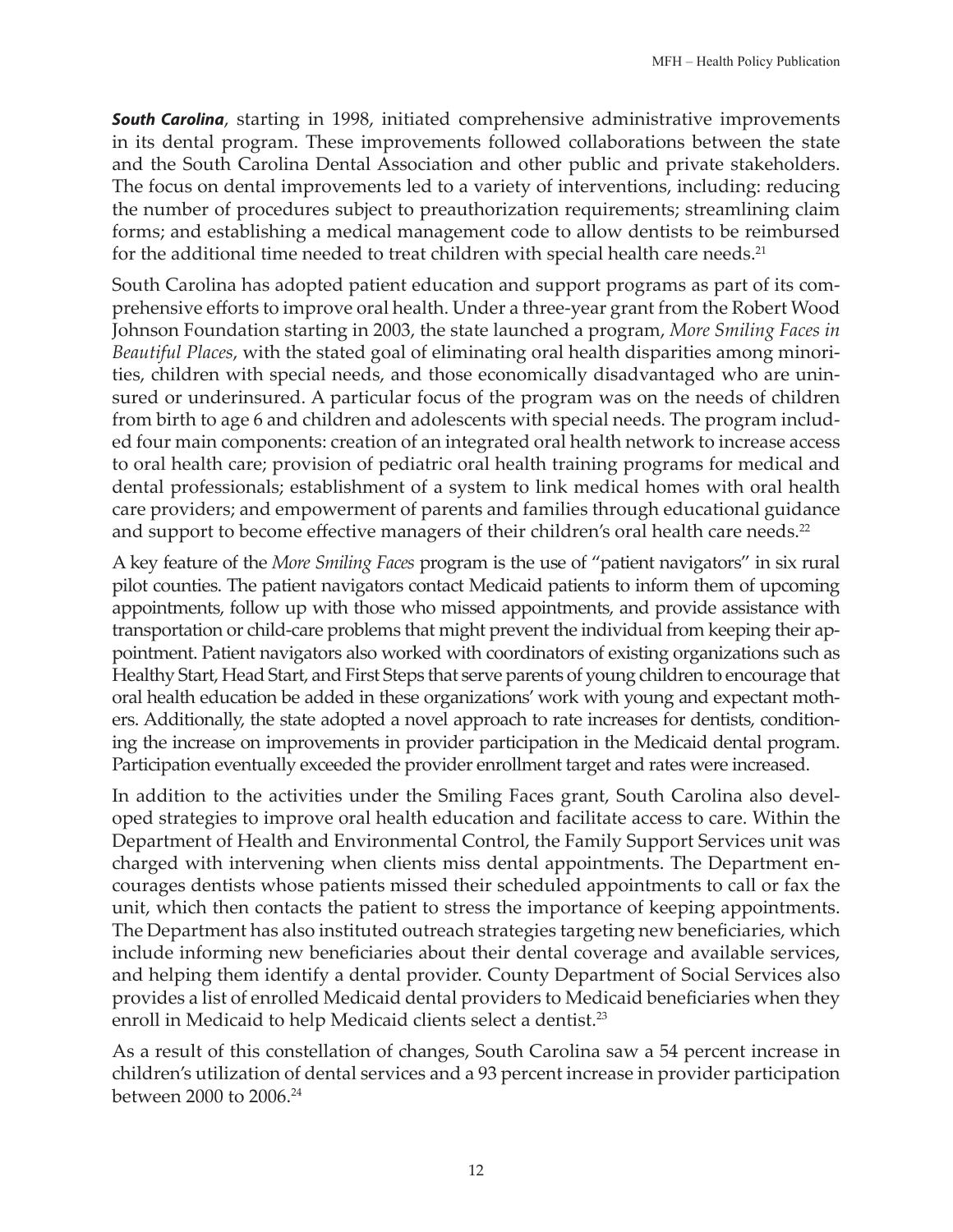# **Independent Approaches**

While some states have attempted to improve appointment compliance as part of a package of comprehensive oral health care improvements, there are also a host of efforts being used by state Medicaid agencies to improve dental compliance which have occurred independent of comprehensive reform. Generally, these state approaches use one or more of the following strategies:

- case management / care facilitation,
- focused follow-up contact to clients with missed appointments,
- coordination with primary care,
- education and outreach on office etiquette and importance of keeping appointments, and
- transportation assistance.

### **Case Management / Care Facilitation**

The reasons that Medicaid clients miss scheduled dental appointments are likely to be linked to a number of factors, from failure to locate a Medicaid dentist to inability to secure necessary transportation or child care. Additionally, parents of children who regularly miss appointments may be dealing with a number of other pressing concerns, such as lack of housing or employment, that distracts or prevents them from following up on their children's oral health care. Some states have implemented case management or care facilitation programs to better facilitate care for dental clients or to assist a particular target population. These programs address the logistical, cultural, and behavioral barriers to dental care. Program staff may remind a patient of upcoming appointments, help a patient secure transportation, or work with a parent whose child has disruptive behaviors at dental appointments.

The funding for case management activities can come from a variety of sources. Medicaid can pay for case management as a medical service or as an administrative activity. Case management services are an integral component of the EPSDT program and can be provided by the Medicaid agency, participating providers, or case managers employed by state or local public health agencies. <sup>25</sup> Additionally, some states have used grant or private funds to develop case management programs, or have required or incentivized the use of case management within their managed care programs. In the future, these programs will likely need to be defined and named in a way that clearly distinguishes them from Medicaid case management, which is now, as a result of new federal rules, subject to a variety of limitations.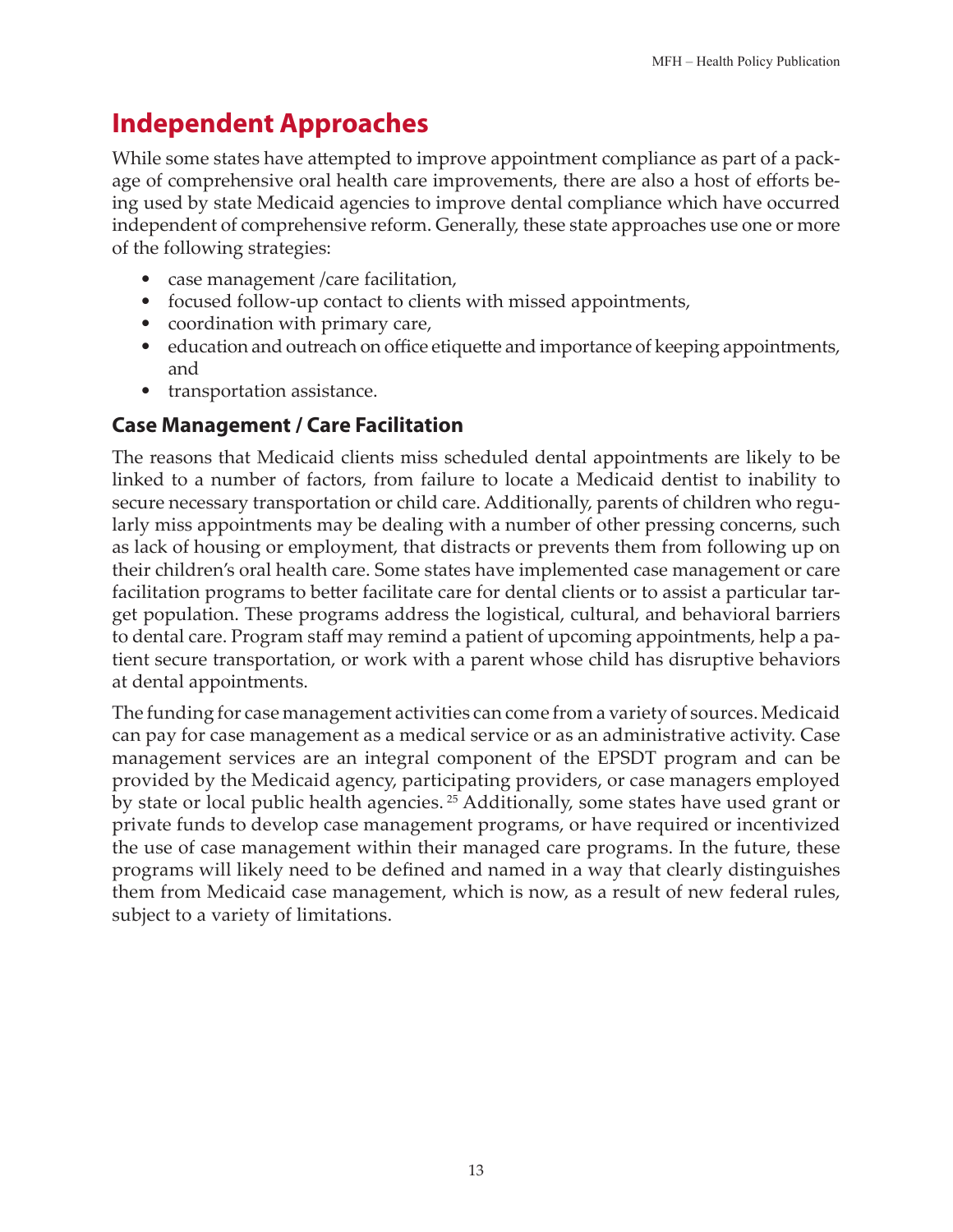| <b>State</b>      | <b>Case Management/Care Facilitation Strategies</b>                                                                                                                                                                                                                                                                                                                                                                                         |
|-------------------|---------------------------------------------------------------------------------------------------------------------------------------------------------------------------------------------------------------------------------------------------------------------------------------------------------------------------------------------------------------------------------------------------------------------------------------------|
| Alabama           | Provides TCM using professional case managers to increase patient compliance by allowing dental providers to refer patients to the case<br>managers. The case managers arrange transportation to and from the dental office; provide patient education; track and follow-up on chil-<br>dren who frequently miss appointments; coordinate services; and provide crisis intervention, resource assistance, and other services. <sup>26</sup> |
| South<br>Carolina | As part of a three-year grant, the More Smiling Faces program has patient navigators that contact Medicaid patients to inform them of<br>upcoming appointments, follow up with those who miss appointments, and provide assistance with transportation or child-care problems<br>that might prevent the individual from keeping their appointment.                                                                                          |
| Arizona           | Some of the state's health plans employ full time outreach coordinators who assist beneficiaries in making and keeping appointments or<br>follow up with noncompliant families. <sup>27</sup>                                                                                                                                                                                                                                               |

#### **Focused Follow-Up Contact to Clients with Missed Appointments**

A number of states have implemented strategies to focus on clients who miss appointments. These initiatives typically rely on the dental provider to alert the state to missed appointments, and then either state or contracted staff contact the client to reschedule the appointment. In some cases, staff also provide counseling on the importance of dental care and work to address any barriers to keeping appointments. Additionally, some states have initiated follow up to missed appointments using automated systems (e.g. New Hampshire), minimizing what otherwise is an intensive demand on staff resources.

| <b>State</b>                       | <b>Focused Follow-Up</b>                                                                                                                                                                                                                                                                                                                                                                                                                                                                                                                                                                                                                                                                                                                                                                                                                                                            |
|------------------------------------|-------------------------------------------------------------------------------------------------------------------------------------------------------------------------------------------------------------------------------------------------------------------------------------------------------------------------------------------------------------------------------------------------------------------------------------------------------------------------------------------------------------------------------------------------------------------------------------------------------------------------------------------------------------------------------------------------------------------------------------------------------------------------------------------------------------------------------------------------------------------------------------|
| Maine                              | As of 2000, all dentists participating in MaineCare receive a business card with the Maine Bureau of Health's toll-free number to call for<br>assistance in working with families who have a history of missing appointments. Bureau of Health staff and contractors then contact<br>the family to discuss the importance of keeping appointments; review the policy for cancellation of appointments used by the family's<br>dentist; and offer the family assistance with transportation, scheduling, or canceling appointments. Dentists also are advised that they<br>need not continue to see a specific patient if the reason for dismissal is consistent with practice policies. <sup>28</sup> Beginning in 2001, parents or<br>caregivers of children not receiving a dental visit in the last year receive a letter encouraging them to make an appointment. <sup>29</sup> |
| Idaho, Iowa, and<br>South Carolina | State staff or contractors follow up with patients who have demonstrated a need for additional education and assistance with keeping<br>appointments. <sup>30</sup>                                                                                                                                                                                                                                                                                                                                                                                                                                                                                                                                                                                                                                                                                                                 |
| Texas                              | Texas' EPSDT program implemented a protocol and phone number that dentists may call in the event of a missed appointment. Staff<br>follow-up with the beneficiary family to encourage appointment attendance and distribute fliers to beneficiaries with information on<br>appropriate waiting room behavior and steps to take if an appointment is missed.                                                                                                                                                                                                                                                                                                                                                                                                                                                                                                                         |
| New Hampshire                      | Beginning in 2004, Medicaid recipients receive a reminder letter if there has been no dental visit for any Medicaid recipient under age<br>21 in the previous nine months. Reminders to schedule dental exams for children are automatically generated by the state's third-party<br>administrator, Electronic Data Systems (EDS), based on the child's age and the EPSDT periodicity schedule for such exams. <sup>31</sup>                                                                                                                                                                                                                                                                                                                                                                                                                                                        |
| Massachusetts                      | As part of the state's contract with its Dental Services Administrator, Doral, a broken appointment initiative was created. Providers com-<br>plete and fax a short form to Doral when a patient breaks an appointment. This information is forwarded to Doral's Intervention Service<br>Unit, which contacts the patient to identify the reason for the missed appointment (e.g., lack of transportation or child care), works to<br>resolve the issue, and communicates the importance of routine dental care. <sup>32</sup>                                                                                                                                                                                                                                                                                                                                                      |
| New Jersey                         | The state's contracts with Managed Care Organizations (MCOs) include a requirement that the MCO have policies and procedures for<br>identifying and rescheduling missed referral appointments. Mailers are used to advise enrollees about how to contact state agencies for<br>assistance, and MCOs conduct EPSDT outreach to educate parents about the need to use health services, including dental services. <sup>33</sup>                                                                                                                                                                                                                                                                                                                                                                                                                                                       |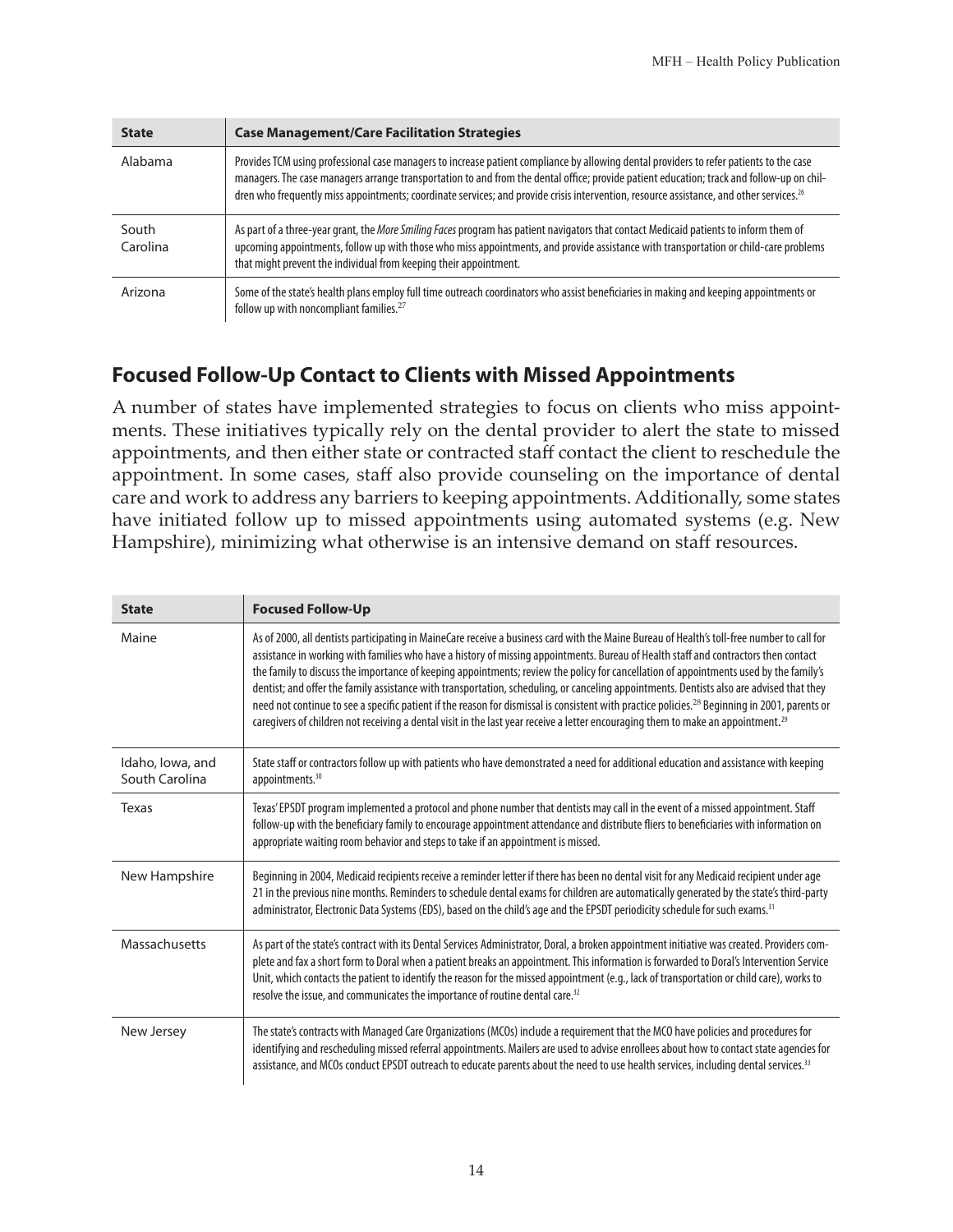### **Coordination with Primary Care**

Pediatricians and other primary care providers can play an important role in educating families about the importance of oral health. Research has found that children who receive medical care are more likely to receive dental care than those who received no medical care.34 While low-income families may be less aware of the importance of dental care and therefore have poor connections to dental providers, they generally have better connections to primary medical care providers.

With regular fluoride treatments and effective self-care (brushing and flossing, nutritional management), many children will never develop dental caries. Many of these preventive dental services can be provided by medical professionals – physicians, nurses and medical assistants. Some states have attempted to capitalize on the connection that many lowincome families have with primary care as a means to promote and encourage primary dental care. These strategies can include greater coordination with primary care providers as well as encouraging and reimbursing primary care providers to offer preventative dental services such as education on how to brush and floss as part of comprehensive primary care.

| <b>State</b>                 | <b>Coordination with Primary Care</b>                                                                                                                                                                                                                                                                                                                                                                                                                                                                                                                                                                                                                           |
|------------------------------|-----------------------------------------------------------------------------------------------------------------------------------------------------------------------------------------------------------------------------------------------------------------------------------------------------------------------------------------------------------------------------------------------------------------------------------------------------------------------------------------------------------------------------------------------------------------------------------------------------------------------------------------------------------------|
| Arizona                      | Revisions were made to the state's Medical Policy Manual regarding EPSDT oral health services that clarified to primary care<br>providers their responsibilities for including oral health screening as part of a well-child exam and described referral quidelines to dentists<br>based on preliminary findings.                                                                                                                                                                                                                                                                                                                                               |
|                              | Managed care plans require primary care physicians to complete an oral evaluation of patients beginning at 6 months of age, with dental<br>referrals permitted as needed based on the primary care physician's judgment. Routine referral to a dentist begins at age 3. Health plans<br>expect primary care physicians to assist in identifying noncompliant patients or those overdue for dental care. Dentists are asked to report<br>missed appointments to the health plan. Some plans have a full-time dental outreach coordinator to assist beneficiaries in making and<br>keeping appointments or to follow up with noncompliant families. <sup>35</sup> |
| Kansas                       | As of 2002, Medicaid reimbursement is available for application of fluoride varnish by local health department registered nurses, advanced<br>nurse practitioners, and physicians. <sup>36</sup>                                                                                                                                                                                                                                                                                                                                                                                                                                                                |
| Nebraska and<br>Pennsylvania | Primary care providers are helped either by state staff or contractors with scheduling dental appointments for patients. These staff also fol-<br>low up with dental providers to determine whether appointments were kept. Dental providers can notify these staff if the appointment was<br>not kept and staff will then reschedule the appointment. <sup>37</sup>                                                                                                                                                                                                                                                                                            |

### **Education and Outreach**

A number of states have attempted to tackle dental compliance with broad education and outreach strategies that emphasize the importance of keeping dental appointments and provide information on expectations regarding office etiquette. These approaches are delivered to families at various points, including at outreach and enrollment, during office visits, or while receiving other Medicaid services.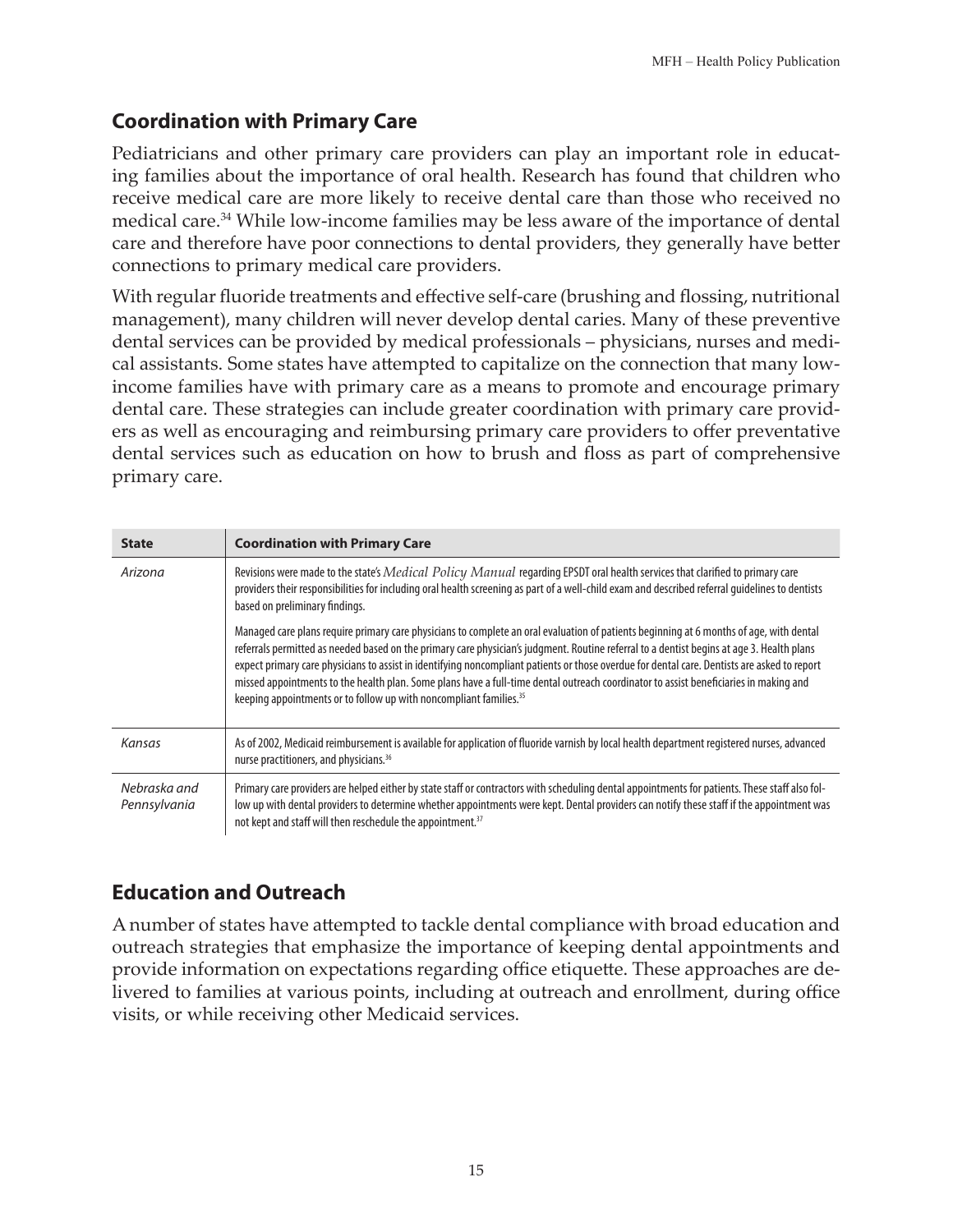| <b>State</b>            | <b>Education and Outreach</b>                                                                                                                                                                                                                                         |
|-------------------------|-----------------------------------------------------------------------------------------------------------------------------------------------------------------------------------------------------------------------------------------------------------------------|
| Alabama                 | Medicaid dental providers are given a "rights and responsibilities" packet that includes a document for patients to sign, which describes<br>patient rights (be treated with respect) and responsibilities (call if you cannot make your appointment). <sup>38</sup>  |
| Alaska                  | Dental health education and information on the importance of keeping appointments have been included in state newsletters to parents of<br>Medicaid enrolled children. <sup>39</sup>                                                                                  |
| Arizona and<br>Arkansas | Medicaid beneficiaries are sent mail notices on the importance of keeping dental appointments and on appropriate behavior while in the<br>dental office. <sup>40</sup>                                                                                                |
| North<br>Dakota         | A brochure and video were developed by the state, as part of project "Will Show" which stresses the importance of dental care and keeping<br>scheduled appointments. The materials are used in agencies where Medicaid beneficiaries receive services. <sup>4</sup> 1 |

#### **Transportation**

Transportation is frequently cited as a barrier to Medicaid patients keeping scheduled dental appointments. States can use Medicaid to help address this need. Under EPSDT, Medicaid can reimburse the cost of transportation to and from a covered dental exam or service. Depending on how a state chooses to provide transportation, it can be reimbursed as a service or as a component of Medicaid administration.<sup>42</sup>

| <b>State</b>           | <b>Transportation Assistance</b>                                                                                                                                                                                                                                                                           |
|------------------------|------------------------------------------------------------------------------------------------------------------------------------------------------------------------------------------------------------------------------------------------------------------------------------------------------------|
| Rhode<br><b>Island</b> | Established a special transportation hotline for special need beneficiaries at high risk of not receiving dental treatment based on a lack of<br>alternative means of transportation. If set criteria are met, transportation to the provider's office is arranged using an approved vendor. <sup>43</sup> |
| Maine                  | Instituted a toll-free number that beneficiaries can call for assistance in obtaining transportation, finding a dentist, and other appointment-<br>related services.                                                                                                                                       |

# **Recommendations**

States' efforts during the previous decade have demonstrated that there are a variety of tools to increase dental compliance and overall oral health. As Missouri evaluates these efforts to inform future dental compliance strategies, there are a few fundamental questions that can help shape the scope and content of those strategies. These include:

1. *Are problems with dental compliance spread evenly across the Medicaid population or are there specific populations that warrant immediate or more focused attention?* For example, if compliance is particularly poor for children under the age of 6, strategies that target this population might build on HeadStart programs or coordinate with primary care providers to include counseling of families during the immunizations visits that occur regularly for children this age.

2. *Would there be advantages to developing a statewide dental carve-out?* A number of states have pursued carve-outs not only to ease the administrative burdens placed on dentists and secure wider networks of dentists, but also to assign an entity to tackle quality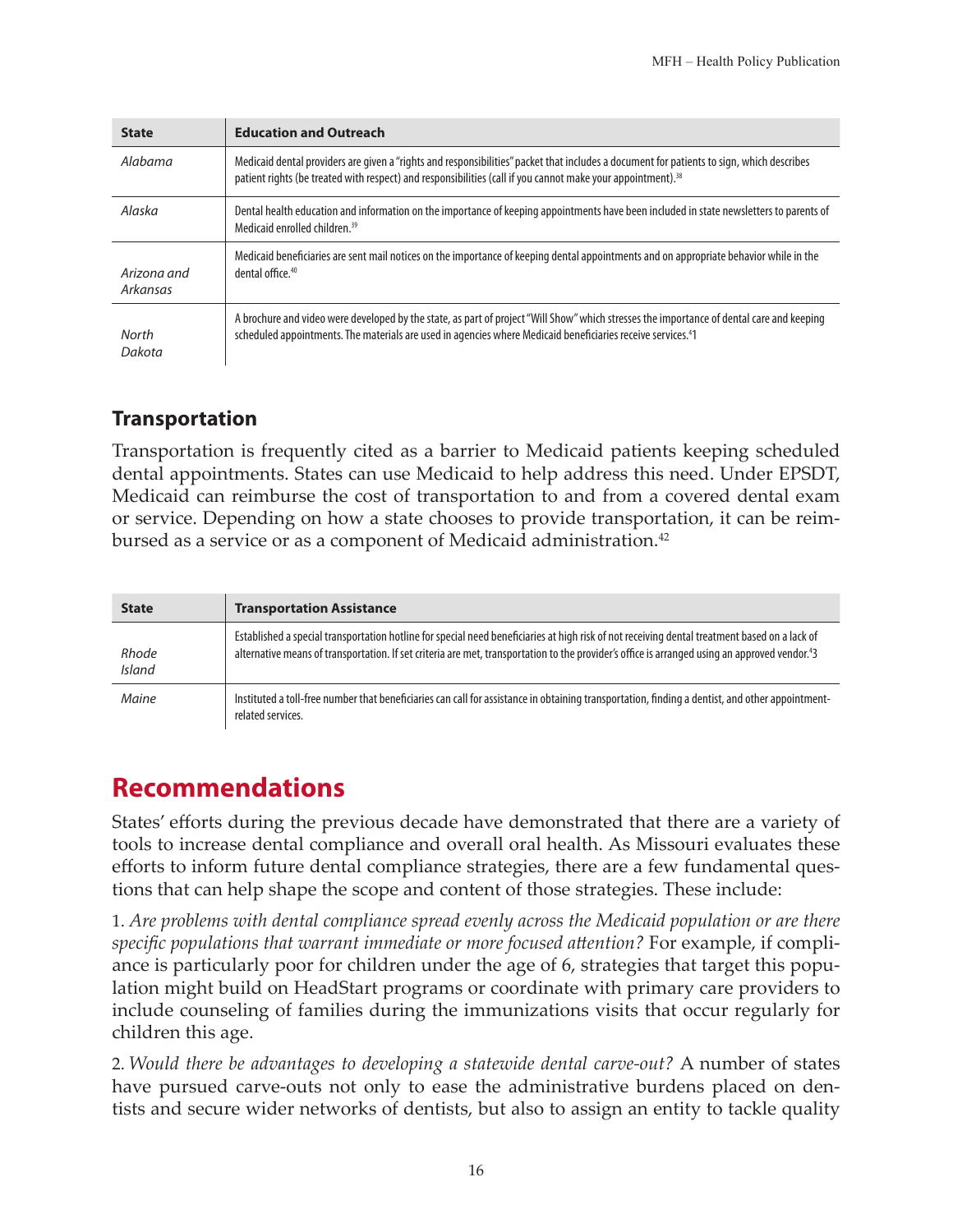improvement activities like improving dental compliance. While carve-outs have clear advantages in many areas, it is critical to realize that, like any vendor relationship, the outcome is largely dependent upon the amount and quality of resources that a state can devote to developing a contract that reflects the state's needs and to managing and overseeing the contract to ensure performance is in line with expectations.

3. *Are there particular factors that should be a key component or a prerequisite to efforts to improve compliance?* Understanding why Medicaid clients in a particular state or region do not keep scheduled appointments is a critical issue in designing effective compliance strategies. If the predominant issue is lack of understanding of the importance of dental care, a very different type of intervention would be called for than if the issue is an inadequate supply of dentists in a particular area. For Medicaid managed care areas, a state's External Quality Review Organization could be tasked with devising special studies to evaluate the most prevalent barriers to dental care. Additionally, Medicaid dentists and consumer advocates can be a rich source of information to more fully understand the scope of dental compliance problems.

Beyond developing a clear understanding of the scope and context of barriers to dental compliance, several key recommendations can help Missouri tailor a strategy to the state's realities.

4. **Use a broad-based coalition or task force as a springboard for dental improvements.** Within most states, successful reform efforts started with a broad-based coalition or task force. These bodies can be instrumental in helping state officials understand barriers, develop workable solutions, and build momentum for support. While such bodies clearly need dental providers, they also should have input from consumers and advocates, primary care providers, and other players in the delivery system, such as managed care companies.

5. **Build solutions that recognize and address barriers that impede good dental compliance.** The issue of poor dental compliance is usually multi-faceted, so solutions also need to address the issue from multiple angles. Programs to remind parents whose child has missed a scheduled appointment will be of limited use if the parent does not believe dental care is important, or if the parent cannot find a dentist in a convenient location. Generally, those states that significantly improved utilization of dental services employed multi-pronged strategies, such as broad education campaigns combined with focused interventions.

6. **Identify opportunities to leverage other existing or new systems.** Many states use either their managed care or ASO contractors to assist in dental compliance interventions. Missouri may be able to build in new requirements in upcoming procurements to require that managed care organizations develop compliance initiatives. Similarly, claims payment vendor contracts, when renewed or re-procured, could include requirements that the system automatically generate a reminder letter to families whose child has not had a dental claim within a specified interval.

Dental care is currently the greatest unmet need in low-income children. The importance of sound dental care to children's overall health and readiness to thrive calls for state ac-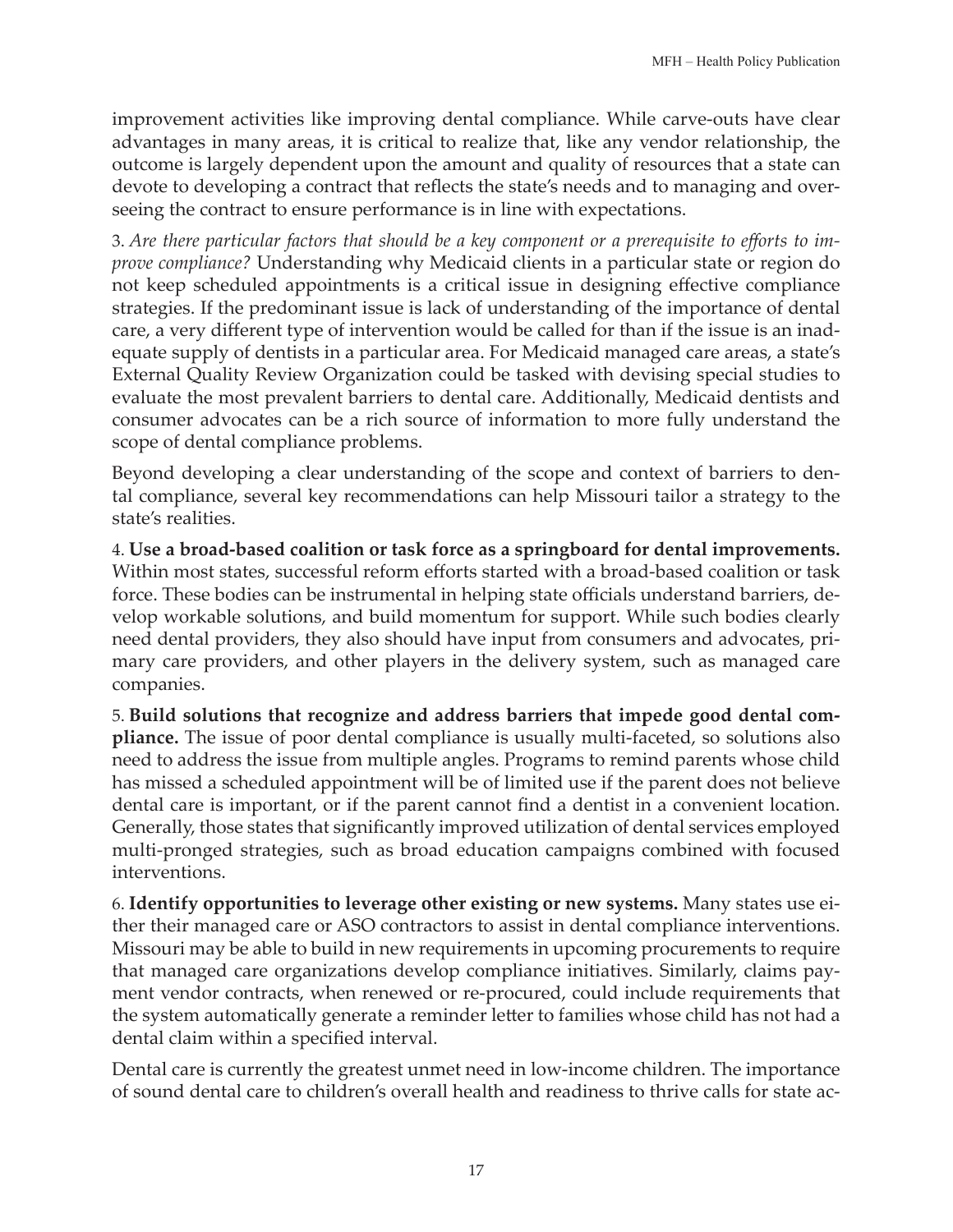tion. Fortunately, current state efforts have shown remarkable ability to make significant and measurable improvements in both access and utilization of dental services. These strategies can inform and shape Missouri's future efforts to ensure low-income children receive recommended dental care.

# **Resources for Further Information**

**Oral Health in America: A Report of the Surgeon General.** Rockville, MD: U.S. Department of Health and Human Services, National Institute of Dental and Craniofacial Research, National Institutes of Health, US. Department of Health and Human Services. 2000. http://www.surgeongeneral.gov/library/oralhealth/

#### **American Dental Association:**

- Access to Oral Health Care. *http://www.ada.org/prof/resources/topics/access.asp#nation*
- State and Community Models for Improving Access to Dental Care for the Underserved – A White Paper http://www.ada.org/prof/resources/topics/access.asp#white

#### **State Initiatives:**

#### **Alabama – Smile Alabama!**

- Initiative Overview: http://www.medicaid.state.al.us/programs/dental/dental\_educational\_general.aspx?tab=4&sub=1
- Program Materials: http://www.medicaid.state.al.us/programs/dental/dental\_smile\_alabama.aspx?tab=4

#### **South Carolina**

- Children's Dental Health Project State Summary: http://www.cdhp.org/downloads/ 07StateSummaries/South%20Carolina%20State%20Summary.pdf
- The impact of an innovative reform to the South Carolina Dental Medicaid system, Health Services Research, August, 2005, by Paul J. Netter, W. David Bradford, Linda M. Caste: http://findarticles.com/p/articles/mi\_m4149/is\_4\_40/ai\_n15338157

#### **Tennessee**

- Encore website for dental benefits, Doral Contract, program description: http://tennessee. gov/tenncare/pro-dental.html
- Children's Dental Health Project State Summary: http://www.cdhp.org/downloads/ 07StateSummaries/Tennessee%20State%20Summary.pdf

#### **Virginia – Smiles for Children**

- Smiles for Children program website: http://www.dmas.virginia.gov/dental-home.htm.
- Smiles for Children annual report: http://www.dmas.virginia.gov/downloads/studies\_reports/RD18-2008-Dental.pdf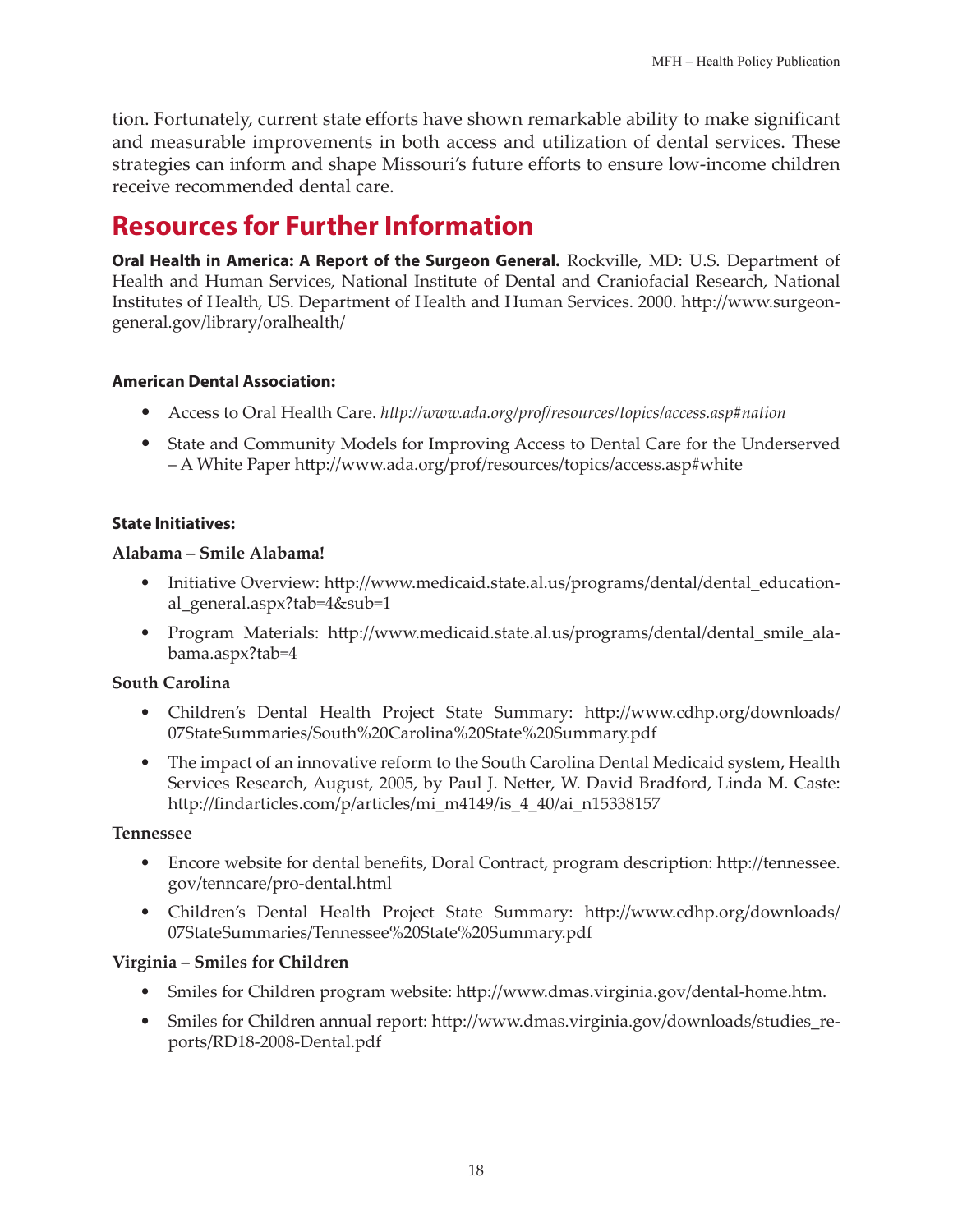#### **Endnotes**

- 1 Edelstein, Burton L., *Public Financing of Dental Coverage for Children: Medicaid, Medicaid Managed Care, and State Programs*. Paper prepared for the Reforming States Group, San Francisco, 1997. Available at: http://www.aads.jhu.edu/legislative\_affairs/public\_financing\_of\_dental\_cover.htm
- 2 Agency for Healthcare Research and Quality. http://www.qualitymeasures.ahrq.gov/summary/summary.aspx?doc\_id=5789
- 3 U.S. Department of Health and Human Services. *Oral Health in America: A Report of the Surgeon General*. Rockville, MD: U.S. Department of Health and Human Services, National Institute of Dental and Craniofacial Research, National Institutes of Health, 2000.
- 4 Vargas C, Crall J, Schneider D. Sociodemographic distribution of pediatric dental caries: NHANES III, 1988-1994. J Am Dent Assoc. 1998;129:1229-1238.
- 5 Centers for Medicare and Medicaid Services, MMIS State Summary, FY 2004: table 17, FY 2004 Medicaid Medical vendor payments by Service Category (Baltimore, MD: U.S. Department of Health and Human Services, June 2007). Retrieved April 17, 2008. http://www.cms.hhs.gov/MedicaidDataSourcesGenInfo/Downloads/msistables2004.pdf
- 6 Centers for Medicare and Medicaid Services, MMIS State Summary, FY 2004: table 17, FY 2004 Medicaid Medical vendor payments by Service Category (Baltimore, MD: U.S. Department of Health and Human Services, June 2007). Retrieved April 17, 2008. http://www.cms.hhs.gov/MedicaidDataSourcesGenInfo/Downloads/msistables2004.pdf
- 7 Alison Borchgrevink, Andrew Snyder, and Shelly Gehshan. *The Effects of Medicaid Reimbursement Rates on Access to Dental Care* (Washington, D.C.: National Academy for State Health Policy, 2008).
- 8 Alison Borchgrevink, Andrew Snyder, and Shelly Gehshan. *The Effects of Medicaid Reimbursement Rates on Access to Dental Care* (Washington, D.C.: National Academy for State Health Policy, 2008).
- 9 Missouri Foundation on Health, "Missouri Medicaid Basics," Winter 2008.
- 10 Communication with MO HealthNet Division, (Amy Kessel and Sandra Levels) May 2008.
- 11 Dianna Gordon, *Where Have All the Dentists Gone?* Rural Health Brief, National Conference on State Legislatures, 2008.
- 12 http://www.ncsl.org/programs/health/forum/oralhealth.pdf
- 13 Alison Borchgrevink, Andrew Snyder, and Shelly Gehshan. *The Effects of Medicaid Reimbursement Rates on Access to Dental Care* (Washington, D.C.: National Academy for State Health Policy, 2008).
- 14 Virginia Department of Medical Assistance Services*. Annual Report on the Dental Program*, December 2007.
- 15 Communication with Sandra Brown, Dental Program Manager, Virginia Department of Medical Assistance Services, May 2008.
- 16 Virginia Department of Medical Assistance Services*. Annual Report on the Dental Program*, December 2007.
- 17 Alison Borchgrevink, Andrew Snyder, and Shelly Gehshan. *The Effects of Medicaid Reimbursement Rates on Access to Dental Care* (Washington, D.C.: National Academy for State Health Policy, 2008).
- 18 American Dental Association. *Enhancing Medicaid Dental Outreach and Care Coordination*. Chicago: American Dental Association: 2004.
- 19 American Dental Association. *State and Community Models for Improving Access to Dental Care For the Underserved*-*A White Paper*. Chicago: American Dental Association: 2004.
- 20 Alison Borchgrevink, Andrew Snyder, and Shelly Gehshan. *The Effects of Medicaid Reimbursement Rates on Access to Dental Care* (Washington, D.C.: National Academy for State Health Policy, 2008).
- 21 American Dental Association. *State and Community Models for Improving Access to Dental Care For the Underserved*-*A White Paper*. Chicago: American Dental Association: 2004.
- 22 South Carolina Department of Health and Environmental Control, "More Smiling Faces in Beautiful Places Final Report," Retrieved April 24, 2008. http://www.scdhec.net/health/mch/oral/docs/More%20Smiling%20Faces%20in%20Beautiful%20Places .pdf .
- 23 American Dental Association. *State and Community Models for Improving Access to Dental Care For the Underserved*-*A White Paper*. Chicago: American Dental Association: 2004.
- 24 Alison Borchgrevink, Andrew Snyder, and Shelly Gehshan. *The Effects of Medicaid Reimbursement Rates on Access to Dental Care* (Washington, D.C.: National Academy for State Health Policy, 2008).
- 25 Health Resources and Services Administration, Opportunities to Use Medicaid in Support of Access to Health Care Services, accessed April 10, 2008 at http://www.hrsa.gov/medicaidprimer/oral\_part3only.htm
- 26 American Dental Association. Enhancing Medicaid Dental Outreach and Care Coordination. Chicago: American Dental Association: 2004.